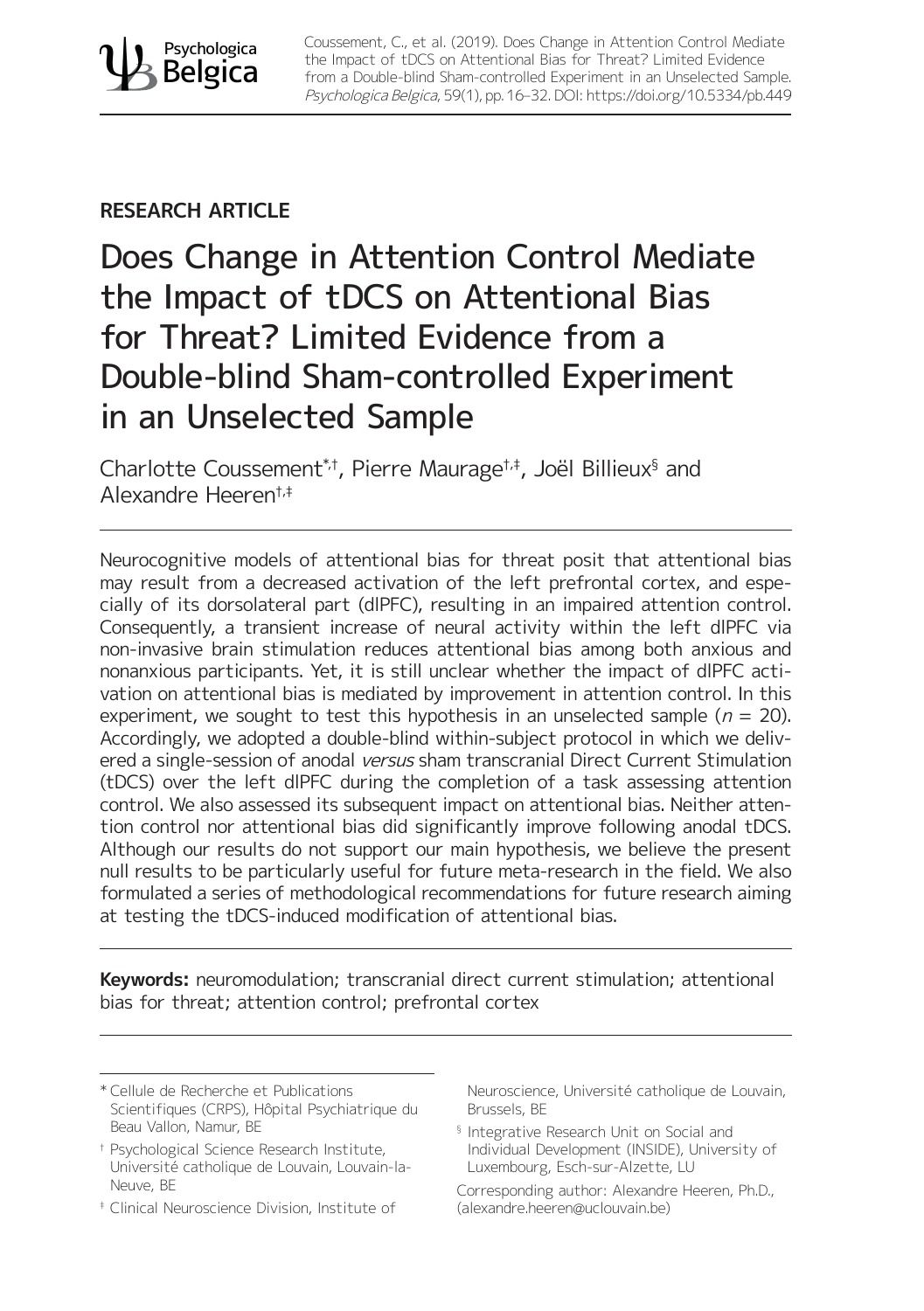Prominent cognitive theorists of anxiety disorders have argued that attentional bias for threat—that is, a differential attentional allocation for threat-related stimuli relative to neutral ones—figures prominently in the maintenance, and perhaps the etiology, of anxiety disorders (Beck & Clark, 1997; Heimberg, Brozovich, & Rapee, 2010; Mogg & Bradley, 2002; Van Bockstaele et al., 2014; Wong & Rapee, 2016). Accordingly, reducing attentional bias via attention bias modification (ABM) procedures— a computerized training procedure targeting attentional bias—may have clinical benefits (for metaanalyses, see Heeren, Mogoaşe, Philippot, & McNally 2015; Linetzky, Pergamin-Hight, Pine, & Bar-Haim, 2015; Mogoaşe, David, & Koster, 2014). Likewise, transiently increasing attentional bias promotes anxiety proneness among nonanxious individuals (e.g., Heeren, Peschard, & Philippot, 2012; MacLeod, Rutherford, Campbell, Ebsworthy, & Holker, 2002).

The aforementioned studies suggested that attentional bias for threat can be modified and, in turn, reduce anxiety symptoms. Yet, despite these promising initial results, recent meta-analyses indicated that modifying attentional bias via ABM yielded only a very limited impact—albeit significant—on reducing attentional bias and anxiety symptoms (e.g., Cristea, Kok, & Cuijpers, 2015; Heeren, Mogoaşe, et al., 2015; Mogoaşe et al., 2014). However, as pointed out by Grafton & MacLeod (2016), most ABM studies that failed to reduce anxiety also failed to modify attentional bias for threat as intend. Moreover, the mechanisms responsible for ABM remains poorly understood (e.g., Heeren, Coussement, & McNally, 2016; Heeren, De Raedt, Koster, & Philippot, 2013; Mogg & Bradley, 2016). Therefore, the critical next step is thus to improve our understanding of the mechanisms involved in the modification of attentional bias for threat.

One common theoretical explanation for the maintenance of attentional bias focuses on general attention control  $-$  i.e. the ability to voluntarily regulate the allocation of attentional resources (Cisler & Koster, 2010;

Eysenck & Derakshan, 2011; Heeren, De Raedt, Koster, & Philippot, 2013; Peers et al., 2013). This hypothesis relies on the seminal study of Derryberry and Reed (2002) demonstrating that attention control (assessed using a self-report measure) moderated the magnitude of attentional bias among individuals with elevated trait anxiety—that is, individuals with lower attention control exhibited stronger attentional bias for threat whereas those with higher attention control showed reduced attentional bias. Several replications of this initial study have been reported across distinct paradigms and clinical and nonclinical samples (e.g., Bardeen & Orcutt, 2011; Reinholdt-Dunne, Mogg, & Bradley, 2009; Taylor, Cross, & Amir, 2016). Moreover, changes in attentional bias via ABM procedures depended on the initial level of attention control (Paulewicz, Blaut, & Kłosowska, 2012).

Altogether, these findings dovetail with longstanding neurocognitive models of attentional bias (e.g., Bishop, 2008, 2009; Vuilleumier, 2005) suggesting that the deployment of attention vis-à-vis threatening material is regulated by two primary neural systems: (1) a bottom–up amygdala-based system that produces a signal reflecting the perceived salience of stimuli and directs attention toward salient stimuli (Adolphs, Tranel, Damasio, & Damasio, 1995; Davis & Whalen, 2001), and (2) a top–down system mainly relying on the prefrontal cortex (PFC) that produce a signal when conflicting demands are made on attention and downregulate amygdala activation in the presence of threat (Bishop, 2004). From this perspective, neuroscientists have hypothesized that attentional bias may result from a failure to recruit regulatory PFC regions that are mandatory to down-regulate amygdala activation in the presence of threat (Bishop, 2009; Britton, Lissek, Grillon, Norcross, & Pine, 2011). Accordingly, reduced left PFC activations, especially of its dorsolateral (dlPFC; Bishop, 2009) and ventrolateral (vlPFC; Monk et al., 2006, 2008) sections, have been found among anxious individuals when completing tasks requiring such a top-down control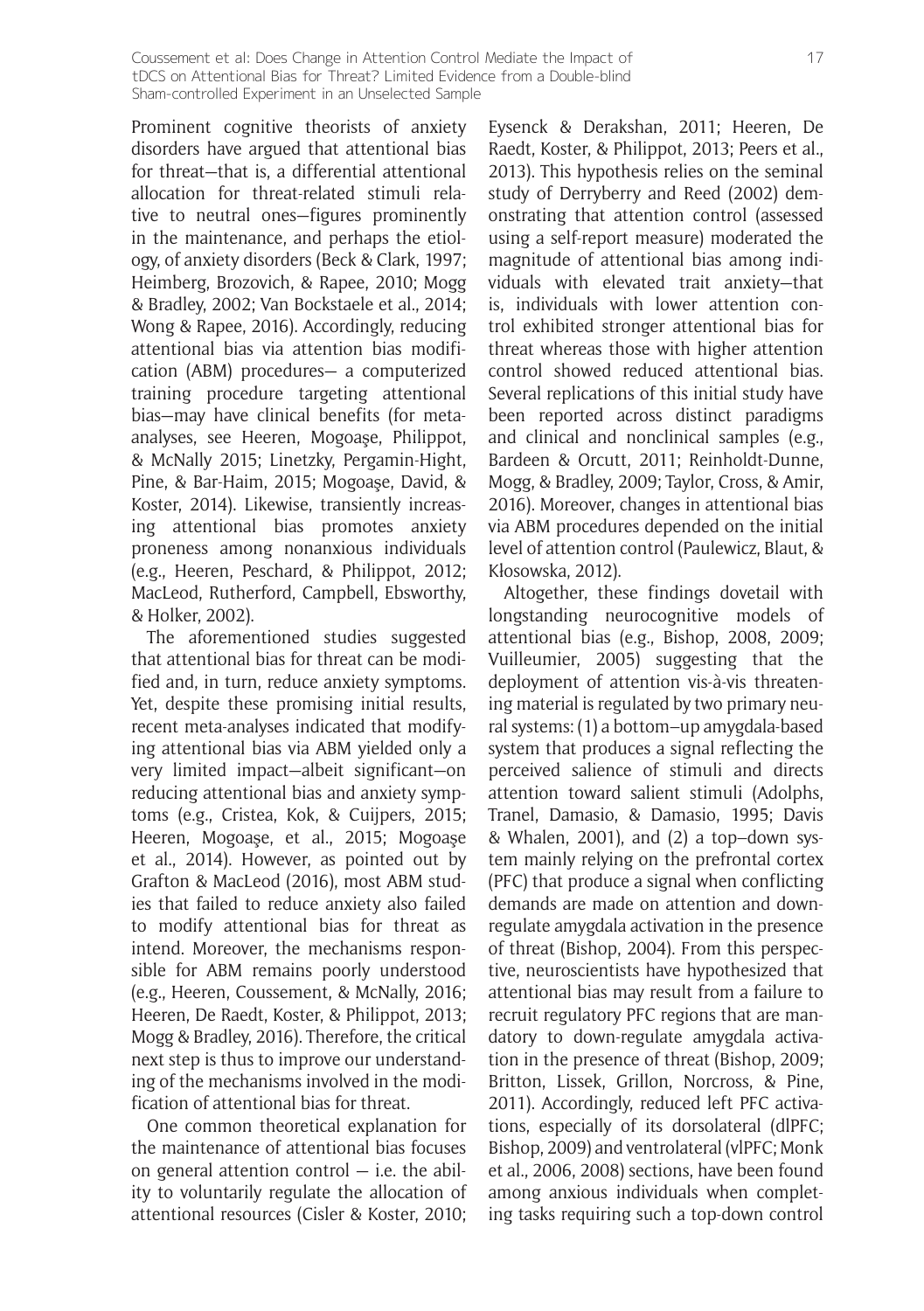in the presence of threat. Likewise, PFC areas directly regulate amygdala activity during threat processing (e.g., Monk et al., 2008). Moreover, the reduction of attentional bias via ABM is associated with increased activation of the left dlPFC among healthy volunteers (Browning, Holmes, Murphy, Goodwin, & Harmer, 2010). Likewise, ABM increased vlPFC (Taylor et al., 2014) and attenuated bilateral amygdala activations (Britton et al., 2013; Månsson et al., 2013; Taylor et al., 2014) in patients with anxiety disorders.

Convincing evidence regarding the causal influence of PFC-areas in the maintenance of attentional bias also arise from experimental studies whose manipulation directly targeted the activity of these brain regions during threat processing. Accordingly, a single session of high-frequency repetitive Transcranial Magnetic Stimulation (HF-rTMS) applied over the left dlPFC subsequently decreased attentional bias in a sample of nonanxious healthy participants (De Raedt et al., 2010). Likewise, boosting the activity of the left dlPFC via transcranial Direct Current Stimulation (tDCS)—another noninvasive method of brain stimulation allowing the modulation of the cortical activities *during* the completion of a task—did mitigate attentional bias for threat among patients with a DSM-5 diagnosis of social anxiety disorder (Heeren et al., 2017). Moreover, results indicated that, among healthy undergraduate volunteers, combining tDCS over the left dlPFC with ABM yielded larger reduction in attentional bias than a sham stimulation combined with ABM (Clarke, Browing, Hammond, Notebaert, & MacLeod, 2014; Heeren, Baeken, Vanderhasselt, Philippot, & De Raedt, 2015).

However, despite increasing research linking attentional bias for threat, attentional control, and PFC activations, there are several limitations to the previous studies. First, prominent models of attentional systems postulate that attention control is a multifaceted construct (e.g., Petersen & Posner, 2012; Posner & Rothbart, 2007), including at least three distinct attentional networks: alerting (i.e., maintenance of alertness), orienting (i.e., selective engagement and disengagement with certain stimuli rather than others), and an executive component (i.e., top-down control of attention exemplified by maintenance of attention on certain stimuli and resisting distraction by other stimuli). However, although some research have suggested that the three attentional networks might be distinctively associated with processes assumedly involved in the maintenance of anxiety and related psychopathology (e.g., Heeren, Maurage, & Philippot, 2015; Heeren & McNally, 2016), prior research in the field of attentional bias for threat have almost exclusively treated attention control as a unitary construct and did not differentiate the attentional networks (for a discussion, see Heeren, Billieux, Philippot, & Maurage, 2015). Second, although previous research has suggested that PFC-related areas might be considered as proxy of attention control, there is no study directly testing whether attention control improvement does indeed mediate the impact of PFC-modulation on attentional bias for threat. This is especially unfortunate given the current trends in the development of neurocognitive therapeutic procedures aiming at directly targeting attentional bias to mitigate anxiety (e.g., Clarke et al., 2014; Heeren et al., 2017).

Accordingly, in the present study, we sought to clarify the exact attention control mechanisms whereby the modulation of PFC-areas via tDCS mitigates attentional for threat. This study therefore represents a critical step towards elucidating the mechanism whereby left dlPFC activation via anodal tDCS may mitigate attentional bias. To do so, we adopted a double-blind within-subject protocol in which we delivered single-session of anodal *versus* sham tDCS over the left dlPFC during the completion of a task assessing attention control and, subsequently to the stimulation, on a second task indexing attentional bias for threat. Following the aforementioned HF-rTMS (e.g., De Raedt et al., 2010) and tDCS studies (Heeren et al., 2017), we decided to stimulate the left dlPFC, and not the left vlPFC. Of primary interest was to test whether the reduction of attentional bias for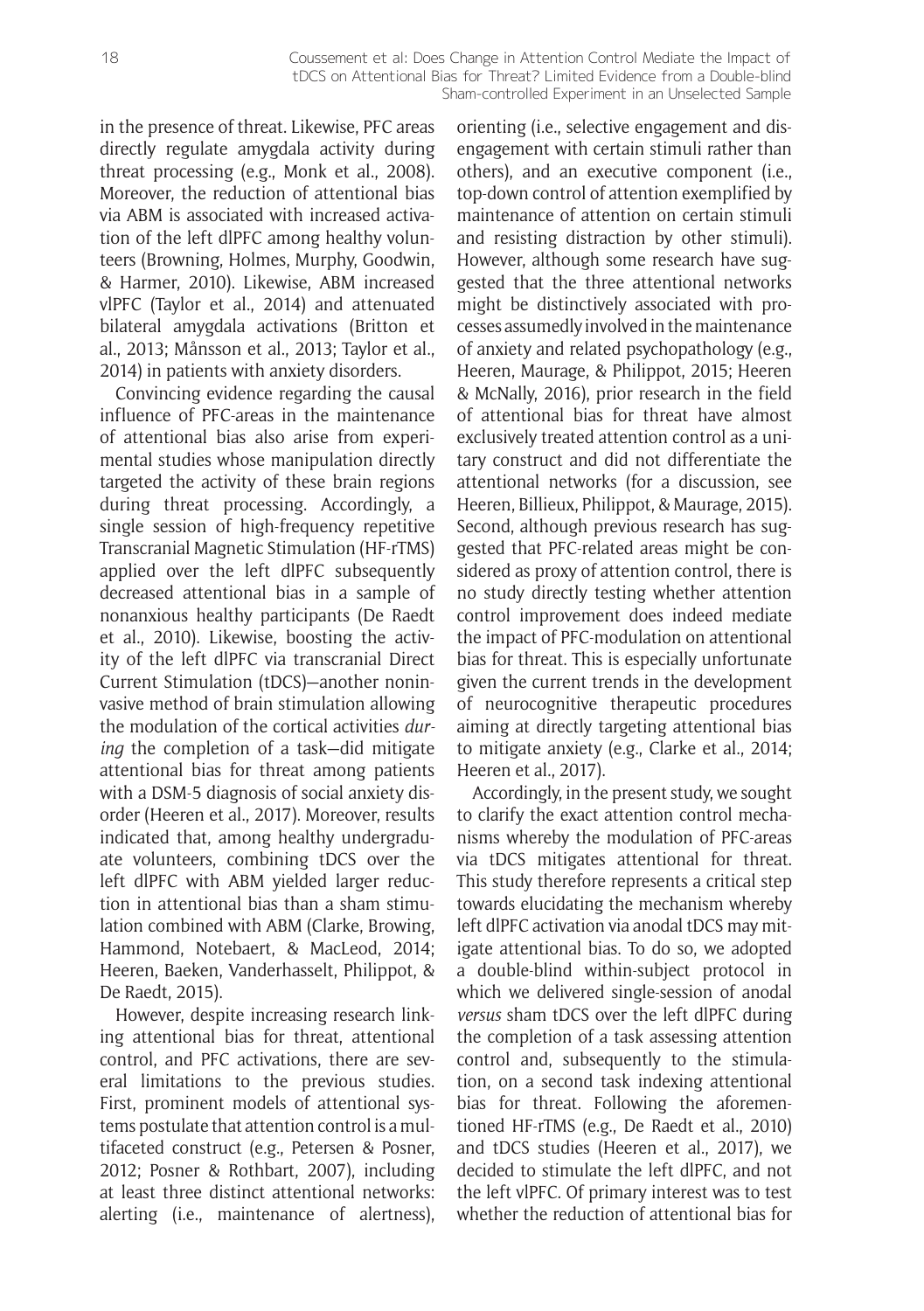threat following anodal tDCS is mediated by improvement in attention control, as compared to sham tDCS. Moreover, given extant publications of cognitive models bridging executive control to attentional bias for threat (for a review, see Heeren et al., 2013) and the previous observation that the neuromodulation of dlPFC can foster the executive component of attention control (Miler, Meron, Baldwin, & Garner, 2017), we reasoned that if anodal tDCS mitigates attentional bias for threat via improvement of attention control, then this mediational effect should be particularly substantiated for the executive component of attention.

## **Method**

## **Participants**

The sample consisted of 20 Caucasian participants (65% females). All participants were right handed. They were recruited via flyers posted in the Université catholique de Louvain community. Exclusion criteria included metal or electronic implants, epilepsy, pregnancy, cardiovascular disease, lifetime history of psychiatric/alcohol/drug dependence, current pharmacological or psychological treatments, corrective eyewear for altered vision, and insufficient knowledge of French language. These criteria were verbally assessed through a medical interview. Participants' characteristics appear in **Table 1.**

The research was approved by the Ethical Committee of the Medical School of the Université catholique de Louvain (Belgium) and carried out according to the Declaration of Helsinki. Participants provided informed consent, were debriefed upon completion, and were compensated 30€ for their participation.

## **Measures**

*Descriptive measures.* To best characterize our sample, participants completed the Beck Depression Inventory (BDI-II; Beck, Steer, & Brown, 1998), the self-report version of the Liebowitz Social Anxiety Scale (LSAS; Liebowitz, 1987), and the Trait Anxiety Inventory (STAIT-T; Spielberger, Gorsuch, Lushene, Vagg, & Jacobs, 1983). Those scales were administered prior to start the experiment. The BDI-II is a 21-item self-reported questionnaire measure of symptoms of depression. The LSAS is a 24-item scale that measures fear and avoidance experienced in a range of social and performance situations over the last two

**Table 1:** Demographic and clinical characteristics of the participants.

|                              | Mean (SD)     | Cronbach's<br>alpha |
|------------------------------|---------------|---------------------|
| Demographic measures         |               |                     |
| Age                          | 24.45 (2.70)  |                     |
| Educational level (in years) | 16.95(2.37)   |                     |
| <b>Clinical measures</b>     |               |                     |
| BDI-II                       | 6.20(7.24)    | .92                 |
| STAI-T                       | 40.1 (7.32)   | .82                 |
| LSAS                         | 42.30 (17.20) | .91                 |

*Note*: Education level was assessed according to the numbers of years of education completed after starting primary school. Ages ranged from 19 to 29 years old. Cronbach's alphas were computed over the data of the current sample.

BDI-II, Beck Depression Inventory; STAI-T, Spielberger State-Trait Anxiety Inventory-Trait version; LSAS, Liebowitz Social Anxiety Scale.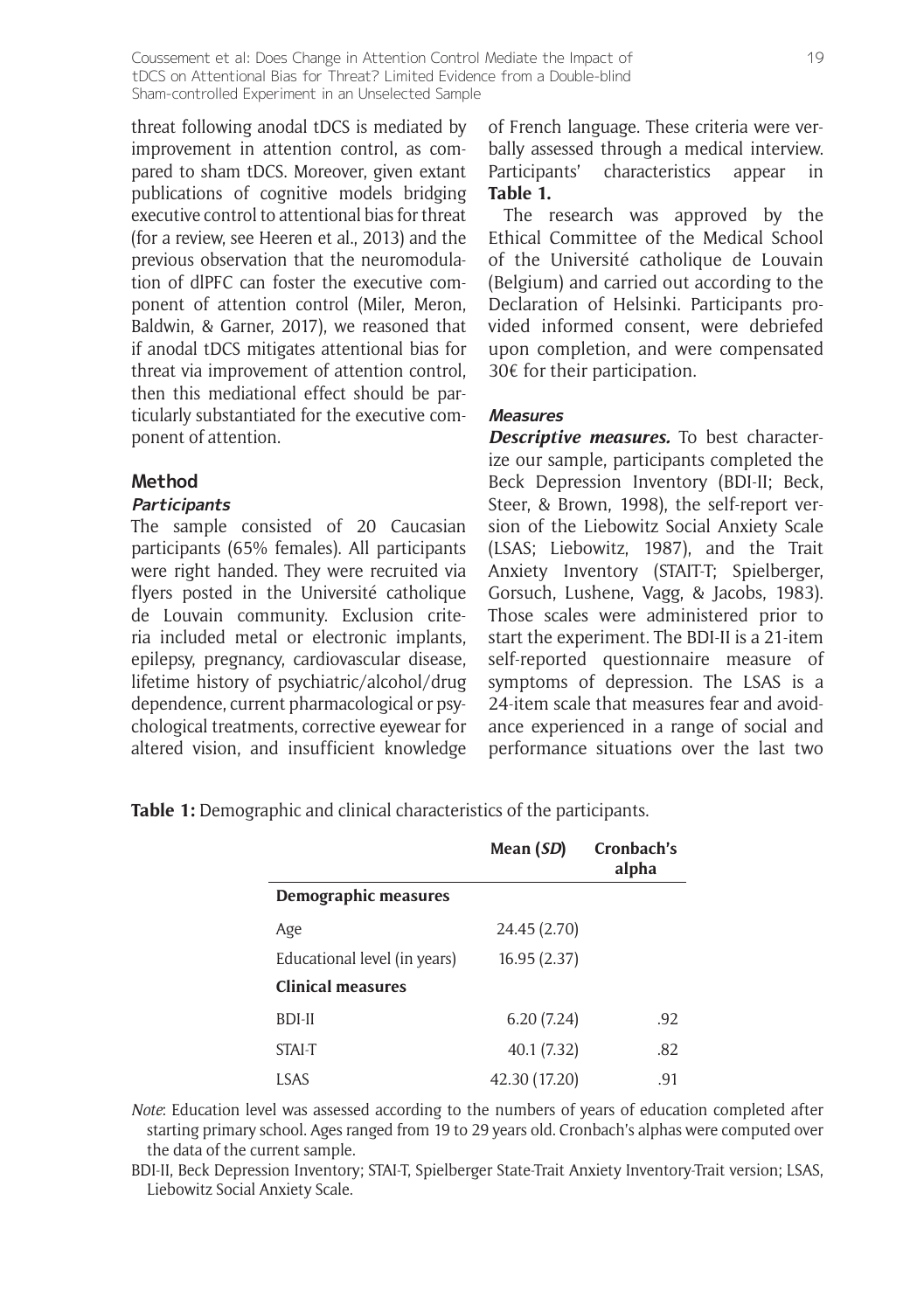weeks prior to completion. The STAI-T is a 20-item self-report questionnaire assessing anxiety proneness. We used the validated French version of these scales (BDI, Beck et al., 1998; STAI-T, Bruchon-Schweitzer & Paulhan, 1993; LSAS, Heeren, Maurage, et al., 2012). Cronbach's alphas among the current sample are presented in **Table 1**.

*Attention networks task (ANT).* The efficiency of three independent attentional networks (i.e. alerting, orienting, and executive control) was assessed using the ANT (Fan, McCandliss, Sommer, Raz, & Posner, 2002). Participants had to determine as quickly and accurately as possible the direction of a central arrow (the target) located in the middle of a horizontal line projected either at the top or at the bottom of the screen. They responded by pressing the corresponding button (left or right) on the keyboard. Each target was preceded by either no cue, a center cue (an asterisk replacing the fixation cross), a double cue (two asterisks, one appearing above and one below the fixation cross), or a spatial cue (an asterisk appearing above or below the fixation cross and indicating the location of the upcoming target). Moreover, flankers appeared horizontally on each side of the target. There were three possible flanker types: either two arrows pointing in the same direction as the target (congruent condition), two arrows pointing in the opposite direction of the target (incongruent condition), or two dashes (neutral condition). Each trial had the following structure: (1) a central fixation cross (random duration between 400 and 1600 ms); (2) a cue (100 ms); (3) a central fixation cross (400 ms); (4) a target and its flankers, appearing above or below the fixation cross (the target remained on the screen until the participant responded or for 1700 ms if no response occurred); (5) a central fixation cross [lasting for 3500 ms minus the sum of the first fixation period's duration and the reaction time (RT)]. RT (in ms) and accuracy (percentage of correct responses) were recorded for each trial.

The ANT task comprised 288 trials, divided in three blocks of 96 trials each (with a short break between blocks). There were 48 possible trials, based on the combination of four cues (no cue, center cue, double cue, spatial cue), three flankers (congruent, incongruent, neutral), two directions of the target arrow (left, right) and two localizations (upper or lower part of the screen). Trials were presented in a random order and each possible trial was presented twice within a block. The task was programmed and presented via E-Prime 2.0 Professional® (Psychology Software Tools, Pittsburgh, PA, USA).

**Probe discrimination task.** To assess attentional bias, we used a probe discrimination task modeled on the dot-probe detection task (MacLeod, Mathews, & Tata, 1986). The task consisted of 320 trials delivered in one block. Each trial began with a central fixation cross which appeared on the screen for 500 ms. Immediately following the disappearance of the cross, a pair of faces appeared on the screen for 500 ms. One face appeared on the top of center screen, whereas the other face appeared on the bottom of center screen. Each pair of faces displayed neutraldisgust facial expressions.

Immediately after their disappearance, a probe appeared in the location previously occupied by one of the two faces. Participants were asked to indicate whether the probe was a dot (i.e.".") or a colon (i.e. ":") by pressing a corresponding button using the right hand as quickly and accurately as possible. They were also instructed to look at the fixation cross at the start of each trial. The probe remained on screen until a response was given. The inter-trial interval was 1500 ms. There were an equal number of trials for each type of stimuli location (top or down), probe location (top or down), and probe type ("." or ":"). We used an equal number of trials in each condition as a function of these parameters (i.e., 320 trials = 40 face-pairs  $\times$ 2 face positions  $\times$  2 cue types  $\times$  2 cue positions). Each of the 320 trials appeared in a different random order for each participant and each type of stimulation (anodal tDCS versus sham). Stimuli consisted of 40 different face pairs (20 male, 20 female), each pair displaying neutral-disgust facial expressions,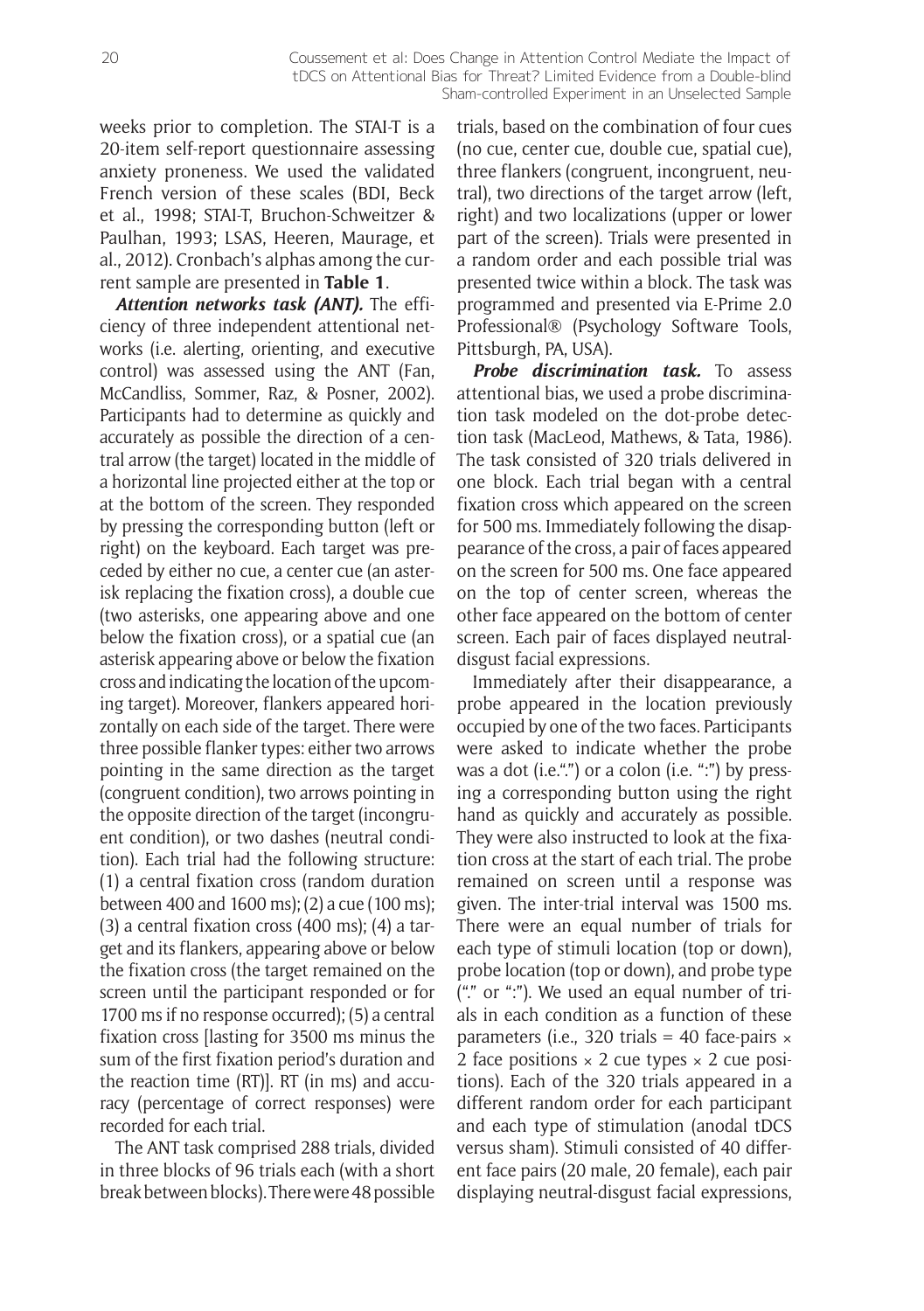randomly selected from a validated version (Goeleven, Raedt, Leyman, & Verschuere, 2008) of the Karolinska Directed Emotional Faces (Lundqvist, Flykt, & Öhman, 1998), which is a standardized set of Caucasian emotional faces. Faces were standardized for size (326  $\times$  329 pixels). The task was programmed and presented using E-Prime 2.0 Professional® (Psychology Software Tools, Pittsburgh, PA, USA).

#### **Transcranial direct current stimulation**

Direct electrical current was delivered by a battery-driven stimulator (Neuroconn, GmbH, Ilmenau, Germany) and applied via a salinesoaked pair of surface sponge rubber electrodes (35 cm<sup>2</sup>). We used a sham-controlled within-subject design in which all participants serve as their own control, a design that substantially increases statistical power. To stimulate the left dlPFC, the anode electrode was vertically positioned centered over the F3 according to the 10–20 international system for electroencephalogram electrode placement. The reference electrode (i.e., the cathode) was placed vertically at the ipsilateral arm (Cogiamanian, Marceglia, Ardolino, Barbieri, & Priori, 2007; Priori et al., 2008). During the first 30 seconds of stimulation, the current was ramped up to 2 mA and then delivered constantly for 25 minutes. At the end of the stimulation, the current was ramped down to 0 mA over 30 seconds. For the sham stimulation, the position of the electrodes was identical to the anodal stimulation; however, the current was ramped down after 30 seconds. This procedure is commonly used in tDCS research and is known to be an optimal way to provide the initial sensation of stimulation without the subsequent effects on cortical excitability (Nitsche et al., 2008; Ohn et al., 2008). Predefined codes assigned to either sham or real stimulation were used to start the stimulator and thus allowed for a doubleblind study design. Anodal stimulation, or sham stimulation, respectively, started 5 minutes before the beginning of the ANT and was delivered for a further 20 minutes. Thus, the ANT was performed parallel to the stimulation and the probe discrimination was performed

after the stimulation. To be consistent with previous tDCS studies in the field (e.g., Fregni et al., 2005; Heeren et al., 2017), the second stimulation was carried out after an exact 48h-interval to avoid carry-over effect. The order of the anodal and sham stimulation was counterbalanced across participants.

## **Procedure**

Participants first filled in the questionnaires. Then, the two stimulation-sessions were conducted. At the beginning of each stimulation, electrodes were soaked in saline solution and placed on the participant's scalp using the electrode montage depicted above. Following 5 min of stimulation (anodal or sham tDCS), participants started with the ANT. The ANT lasted approximately 20 minutes. Immediately after the stimulation, participants started with the probe discrimination task. The probe discrimination task lasted approximately 15 minutes. Participants were asked to perform both tasks as quickly and accurately as possible. The order of the two tDCS-stimulation conditions was randomly counterbalanced across participants (i.e. 10 participants received the anodal stimulation first, 10 participants received the sham stimulation first), and the second stimulation was carried out after an exact 48h-interval. Each session was administrated individually in a dimly lit and quiet room.

## **Preprocessing and data analytic plan Power analysis**

An a priori power analysis was conducted to determine the appropriate total sample size for testing hypotheses with the primary outcome variables. Based upon previous tDCS studies on attentional networks (e.g., Miler et al., 2017) and attentional bias fort threat (e.g., Heeren et al., 2017), we expected a medium-to-large effect size of Cohens'  $d = 0.7$ . Setting the level of  $\alpha$  at 0.05, power  $(1 - \beta)$  at 0.80 and expecting a conservative correlation of  $\rho = 0.50$  between repeated measurements, the power analysis (G\*Power 3.1.3, Faul, Erdfelder, Lang, & Buchner, 2007) indicated that a total sample size of 18 participants would yield an adequate power.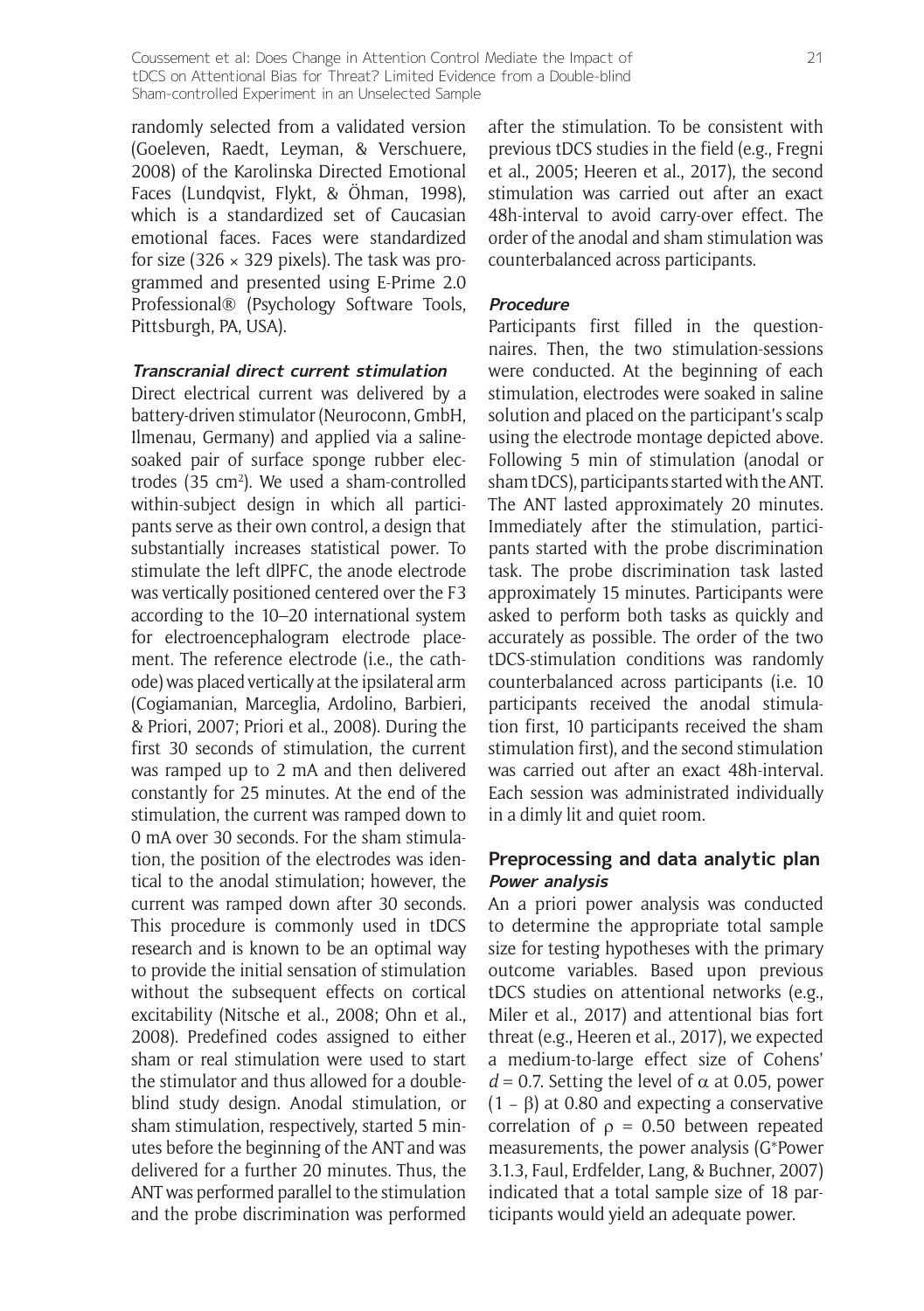## **Data reduction**

ANT. Following previous studies (e.g., Heeren et al., 2014; Lannoy et al., 2017; Maurage et al., 2014, 2017), we excluded data from trials with incorrect responses and RTs lower than 200 ms or greater than 2000 ms for each participant at each session. Following Fan *et al*. (2002), we computed the *alerting* effect by subtracting the mean (i.e., RT or accuracy score) for double cue trials from the mean for no cue trials (No cue – Double cue); the *orienting* effect by subtracting the mean for spatial cue trials from the mean result for center cue trials (Center cue – Spatial cue); and the *executive conflict* effect by subtracting the mean for congruent trials (summed across cue types) from the mean for incongruent trials (Incongruent – Congruent). For both alerting and orienting effects, greater subtraction scores for RT indicate greater efficiency. In contrast, greater subtraction scores for RT on executive conflict indicate increased difficulty with executive control of attention (Fan, McCandliss, Fossella, Flombaum, & Posner, 2005).

*Probe discrimination task.* First, trials with incorrect responses were excluded (2.59% of all the trials following sham; 2.83% of all the trials following anodal tDCS). Second, RTs lower than 200ms or greater than 2000ms were removed from analyses (0.72% of all the trials following sham; 0.70% of all the trials following anodal tDCS). Then, to assess attentional bias, we calculated a bias score for each participant at each session by subtracting the mean latencies when the probe appeared in the same location as the threatening stimuli from the mean latency when the probe and the threatening stimuli appeared at different locations. Hence, positive bias scores represent attention bias toward social threat, and negative bias scores represent bias away from threat, or equivalently, bias toward neutral faces. This bias score is the most frequently used index to determine attentional bias from a probe discrimination task procedure (e.g., MacLeod et al., 1986; Mogg, Philippot, & Bradley, 2004).

## **Data analytic plan**

To investigate the impact of tDCS on the three ANT networks, we first computed a 2 (Stimulation)  $\times$  3 (attention networks) repeated-measures ANOVAs for RT with *Stimulation* (anodal tDCS, Sham) and *Attention Network* (Alerting, Orienting, Executive Conflict) with repeated measurement on the two factors and latencies as dependent variable. To investigate the impact of tDCS on attentional bias, we then computed a paired *t*-test to compare bias scores following sham and anodal stimulation.

Following previous studies in the field (e.g., Fregni et al., 2005), we also examined potential stimulation-order effect. To do so, we computed a 2 (Stimulation: anodal *versus* sham) × 3 (Attentional Networks: Alerting versus Orienting versus Executive control) × 2 (Order: anodal first *versus* sham first) ANOVA with repeated measurement on the first two factors and ANT latencies as dependent variable. Likewise, we computed a 2 (Stimulation: anodal *versus* sham) × 2 (Order: anodal first *versus* sham first) ANOVA with repeated measurement on the first factor and probe discrimination's *d* scores as dependent variable.

All statistical analyses were performed using SPSS software package (version 20.0). The significance level was set at an alpha level of .05 (bilateral). Effect sizes are reported in the form of partial eta-squared  $(\eta^2_{\text{p}})$  for ANOVA and Cohen's *d* using the formula for paired comparison (i.e. mean pairs difference divided by the pooled *SD*).

## **Results**

## **Change in attentional networks**

The *Stimulation × Network* interaction was not significant, *F*(2,38) = 0.07, *p* = .93,  $\eta_{\text{p}}^2$  < .01, implying that the stimulation did not modulate the attentional networks. Likewise, the main effect of *Stimulation*,  $F(1,19) = .24$ ,  $p = .63$ ,  $\eta_p^2 = .01$ , was not significant. Yet, consistent with earlier studies, the main effect of *Network*, *F*(2,19) = 130.04,  $p$  < .0001, η<sup>2</sup><sub>ρ</sub> = .87, was significant, implying that the three networks did differ. Results are shown in **Table 2**.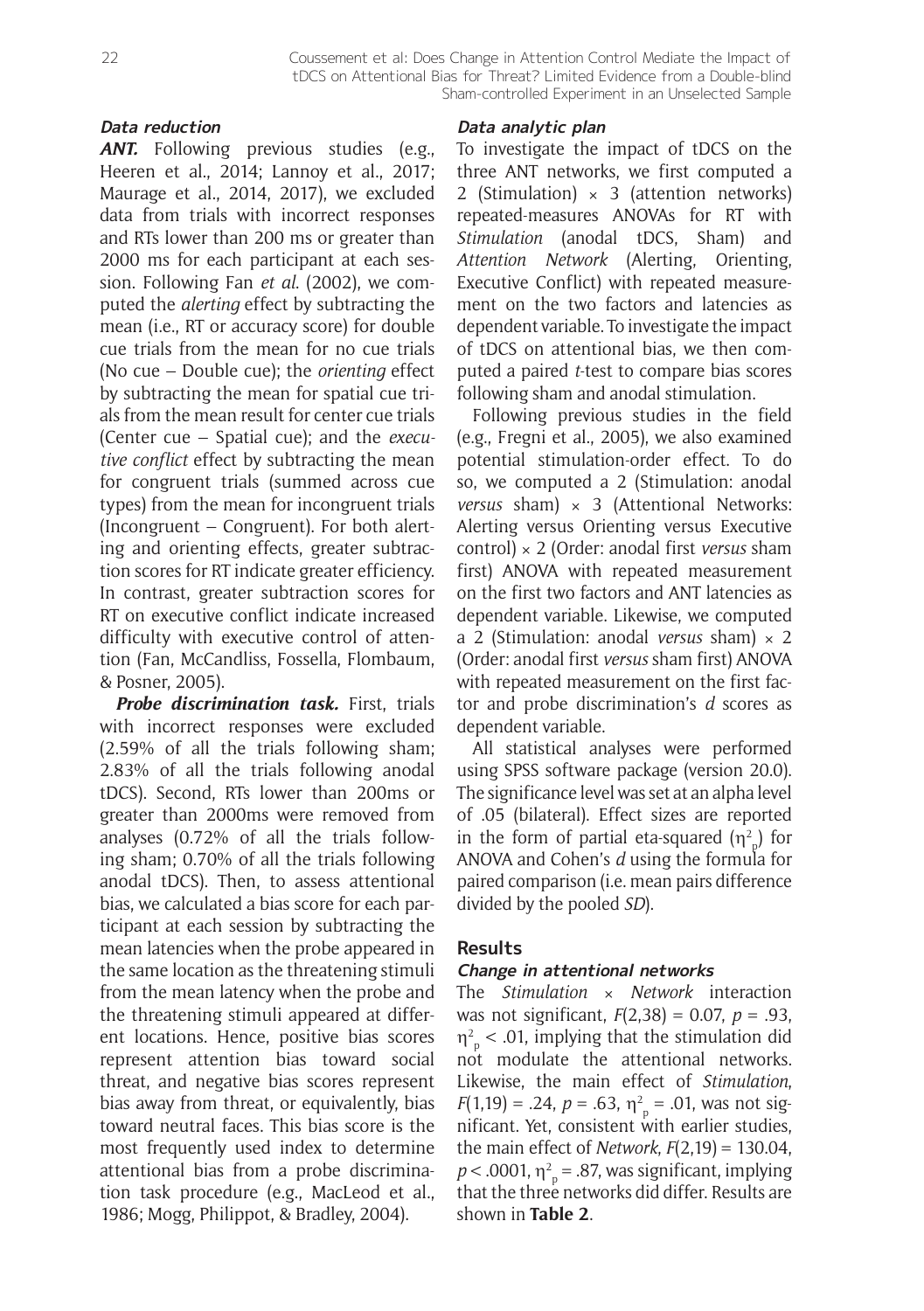**Table 2:** Differential latencies (in milliseconds) for bias scores and the three attentional networks as a function of the stimulation.

|            | Sham<br>stimulation<br>Mean (SD) | Anodal<br>tDCS<br>Mean (SD) |
|------------|----------------------------------|-----------------------------|
| Alerting   | 28.42 (18.44)                    | 31.27 (12.43)               |
| Orienting  | 33.83 (21.79)                    | 34.53 (16.29)               |
| Executive  | 97.16 (25.67)                    | 97.61 (23.09)               |
| Bias score | $-.87(9.32)$                     | .46 (13.04)                 |

#### **Change in attentional bias**

As shown in **Table 2**, there was no significant difference regarding attentional bias between anodal and sham stimulations, *t*(19)= .34, *p* = .74, *d* = .33. A comparison between mean latencies when the probe appeared in the same location as the threatening stimuli and the mean latency when the probe and the threatening stimuli appeared at different locations indicated that there was no significant difference between latencies of the former relative to the latter following the sham condition,  $t(19) = 0.46$ ,  $p = .88$ ,  $d = .10$  (hence, no attentional bias in the absence of stimulation, i.e. baseline). Similarly, there was no attentional bias for threat following the anodal stimulation, *t*(19) = 0.12, *p* = .90, *d* = .03.

#### **Stimulation-order effect**

The ANOVA revealed a non-significant *Order* × *Stimulation × Network* interaction for the ANT,  $F(2,38) = 2.06$ ,  $p = .14$ ,  $\eta^2 = .10$ . Likewise, the *Order* × *Stimulation* interaction was not significant for the probe discrimination task,  $F(1,19) = .20$ ,  $p = .66$ ,  $\eta_p^2 = .01$ . These results confirmed that the present findings did not mirror a stimulation-order effect.

## **Discussion**

The main aim of the present study was to examine the mediational role of attention control in the impact of anodal tDCS over the left dlPFC on attentional bias for threat, as compared to sham tDCS. Neither attention control nor attentional bias did improve

following anodal tDCS. As such, our findings are at odds with previous observation among healthy volunteers of dlPFC-based beneficial impact of non-invasive brain stimulation procedures on attentional bias for threat (e.g., De Raedt et al., 2010). Likewise, our results are also at odds with the previous observation that a 20-minute anodal tDCS over the left dlPFC was associated with greater executive network of the attention in healthy participants (Miler et al., 2017). Altogether, our failures to replicate these findings rendered unstable our main hypothesis that the improvement in attention control mediates the impact of anodal tDCS on attentional bias for threat. There are various potential explanations for our failure to replicate.

First, as pointed out in the results section, our participants did not exhibit an attentional bias in the absence of stimulation—that is, following the sham stimulation. This is unfortunate as several studies indicated that the presence of attentional bias can be considered as a critical factor for the plasticity of attentional bias (e.g., Heeren, Philippot, & Koster, 2015; Kuckertz et al., 2014; Mogoaşe et al., 2014). On the other hand, the observation of a significant change in the magnitude of attentional bias for threat following the combination of anodal tDCS and ABM procedure among participants who were explicitly selected to not possess an attentional bias for threat tends to rule out the hypothesis that the modification of attention bias for threat does mandatorily requires the presence of an attentional bias at baseline (Clarke et al., 2014). Likewise, a recent meta-analysis revealed that, in average, clinical anxious individuals enrolled in randomized controlled trials for ABM are not characterized by attentional bias for threat (Kruijt, Parsons, & Fox, 2018). Although this observation suggests that the beneficial impact of ABM on anxiety symptoms may operate via pathways other than through attentional bias for threat (e.g., Kraft, Jonassen, Heeren, Harmer, Stiles, & Landrø, in press), it also seemingly challenge the claim that anxiety is associated with attentional bias for threat. In our sample, the lack of significant correlation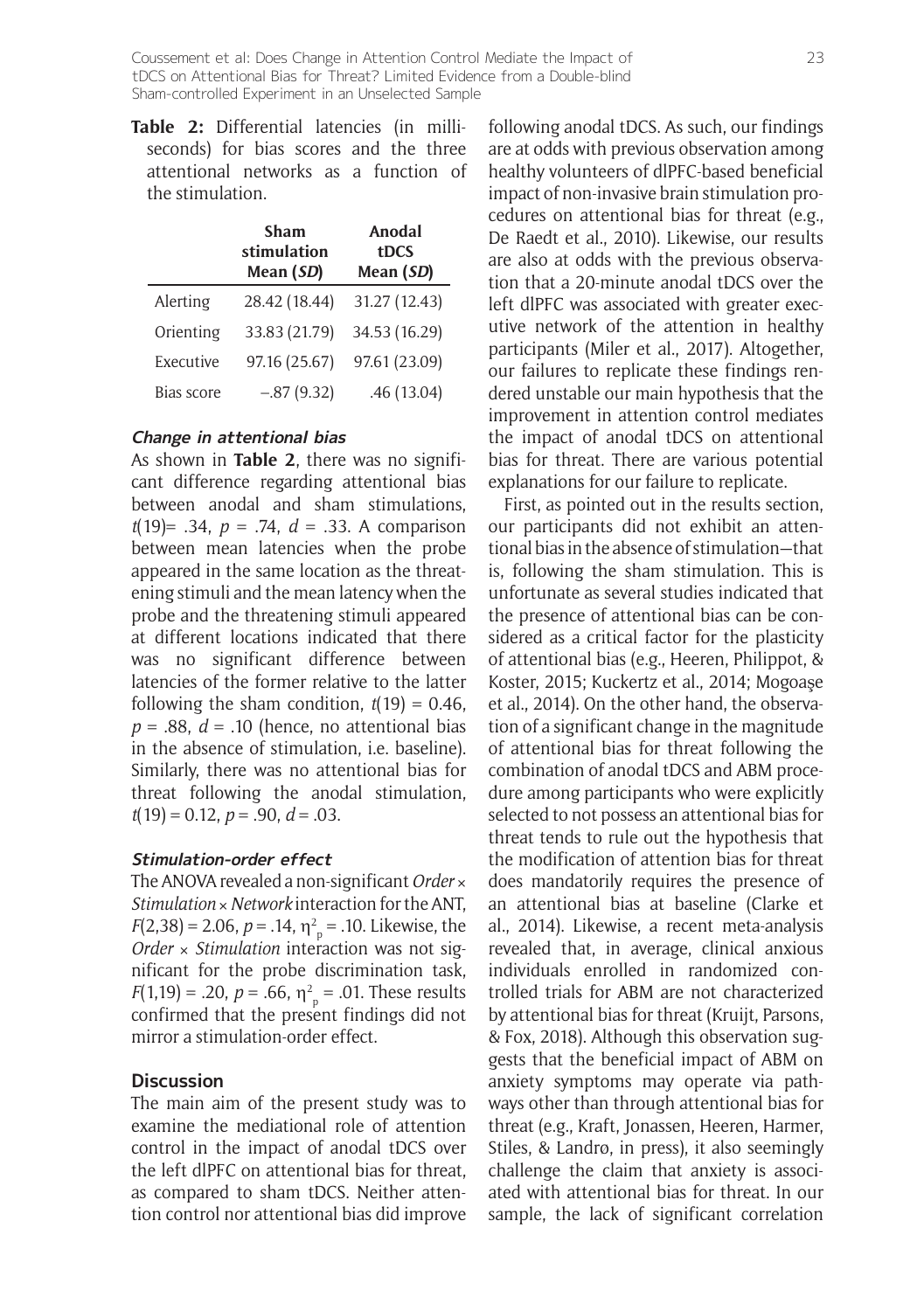between trait anxiety scores and attentional bias for threat in the absence of stimulation,  $r(20) = .15$ ,  $p = .52$ , dovetails with this claim. Yet, most of those studies were conducted among individuals with clinical anxiety disorders and trait anxiety score might be less than ideal to depict anxiety and related psychopathology (e.g., Heeren, Bernstein, & McNally, 2018). As such, it remains particularly difficult to interpret the absence of attentional bias in the present sample without an anxious comparison group.

Second, we used a dot-probe task to assess attentional bias for threat. Yet, like most extant procedures for assessing attentional bias, the dot-probe task exhibits poor psychometric properties (for a recent review, see McNally, 2018). Recently developed experimental paradigms enabling optimal assessment of attentional bias might be more appropriate in future research agendas (e.g., Price et al., 2015; Sanchez-Lopez, Vanderhasselt, Allaert, Baeken, & De Raedt, 2018; Zvielli, Bernstein, & Koster, 2014).

Third, we chose disgust faces as threat cues. The rationale behind our decision was twofold. First, disgust conveys a message of aversion or rejection in both clinical and nonclinical samples (Rozin, Lowery, & Ebert, 1994). Second, previous studies supporting the effectiveness of either anodal tDCS or ABM in reducing attentional bias for threat relied on faces expressing disgust as threatening stimuli (e.g., Heeren et al., 2017; Pieters et al., 2016; Sanchez-Lopez et al., 2018). However, other studies have relied on fearful or angry faces as threat cues for assessing attentional bias for threat via the dot-probe task (for a review, see van Rooijen, Ploeger, & Kret, 2017). As such, one cannot exclude that the findings would have been radically different using fearful or angry faces as threat cues. Accordingly, future research could examine whether the impact of anodal tDCS on attentional bias for threat does vary across different types of threat cues.

Fourth, we used the ANT to assess attention control. Yet, most of the attentional bias research has assessed attention control using the Attention Control Scale (Derryberry & Reed, 2002), a self-report measure assessing attention control as a trait-like construct. As such, one cannot exclude that our findings would be been different using the Attention Control Scale. On the other hand, the examination of the impact of a single session of tDCS on a self-report measure has no relevance, especially given the traitlike nature of attention control as assessed using the Attention Control Scale. Moreover, the ANT has been repeatedly used in anxiety research (e.g., Heeren, Maurage, & Philippot, 2015; Moriya & Tanno, 2009; Pacheco-Unguetti et al., 2011) and has been already used in tDCS research (e.g., Miler et al., 2017). Likewise, prior research has shown that the distinct ANT's attentional networks, and particularly the executive conflict index, were strongly associated with attentional bias for threat (e.g., Enock, Hofmann, & McNally, 2014; Heeren & McNally, 2016; Heeren, Mogoaşe, McNally, Schmitz, & Philippot, 2015). The presence of a significant correlation between the executive conflict index and attentional bias for threat in the absence of stimulation, *r*(20) = .46, *p* < .05, corroborated this observation in our sample.

Fifth, while previous tDCS studies administered the probe discrimination task during the stimulation, ours did after. Although we decided to set up our experiment in accordance to our mediational hypothesis vis-à-vis the potential impact of dlPFC-induced attention control improvement on attentional bias mitigation, to the best of our knowledge, no previous studies did collect post-stimulation data. Accordingly, our failure to replicate the tDCS-induced mitigation of attentional bias may merely mirror the non-persistence of the dlPFC-induced benefits at post-stimulation, that is, during the completion of the probe discrimination task. Consequently, an important next step would thus be to compare the *online* versus *offline* tDCS-induced mitigation of attentional bias for threat in anxious and nonanxious samples.

Sixth, although our decision to target the left dlPFC relied on previous rTMS and tDCS studies (Clarke et al., 2014; De Raedt et al., 2010; Heeren, Baeken, et al., 2015; Heeren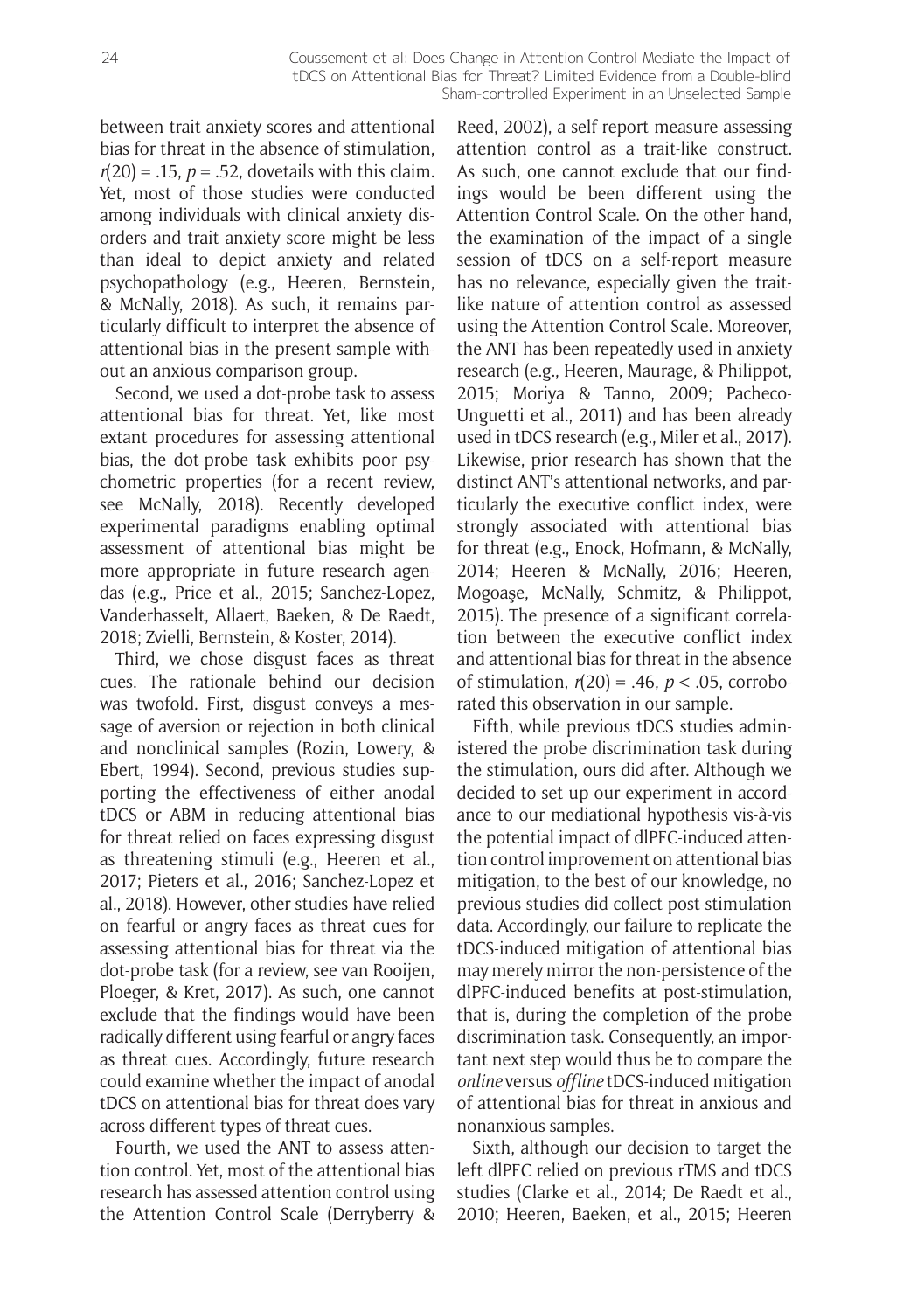et al., 2017), vlPFC has been also associated with attentional bias for threat and anxiety (Fox & Pine, 2012; Hartley & Phelps, 2010; Heeren, Dricot, et al., 2017). Consequently, one cannot exclude that vlPFC would have been a better target. On the other hand, several reviews and meta-analysis suggested that left dlPFC does constitute an optimal target to improve top-down control processes among healthy volunteers (e.g., Brunoni & Vanderhasselt, 2014). Future studies should thus further delineate the respective contribution of both ventral and dorsal compartments of PFC vis-à-vis the modification of attentional bias in clinical and nonclinical samples. In the same vein, although our decision to not rely on bipolar-balanced montage—that is, the anode centered over the left dlPFC and the cathode centered over the right dlPFC—was based upon prior research in the field of attentional bias (e.g., Clarke et al., 2014; Heeren, Baeken, et al., 2015; Heeren et al., 2017) and ANT (e.g., Miler et al., 2017), different montage may have yielded various outputs. Especially, the position of the reference electrode—in the present case, the cathode— may have impacted on the overall current flow pattern as the wider the distance between the two electrodes, the smaller the current density under the electrodes (e.g., DaSilva, Volz, Bikson, & Fregni, 2011; Moliadze, Antal, & Paulus, 2010). In this way, although we relied on an extracephalic placement for the reference electrode to avoid any cortical influence of the cathode, this montage may have reduced the overall current density. Future experiments are thus also needed to clarify this issue.

Finally, our *a priori* power analysis was based upon previous tDCS studies on attentional networks (e.g., Miler et al., 2017) and attentional bias (e.g., Heeren et al., 2017). However, although our sample size had adequate power to detect medium effect sizes, our analysis would have benefited from a larger sample size. On the other hand, neither the *p-*values nor the effect sizes associated with our nonsignificant effects even approaches statistical significance. Moreover,

a complementary power analyses indicated that a total sample size of at least 787 participants would be required to yield enough power to detect a small effect size (i.e., Cohen's  $d = .10$ ) in the present study. However, such small effect sizes have extremely limited relevance for translational research.

In conclusion, these limitations notwithstanding, this study constitutes, to the best of our knowledge, the first attempt to test whether attention control mediates the impact of dlPFC-based anodal tDCS on attentional bias for threat. Although our findings do not dovetail with prior research, we proposed several potential explanations for our failure to replicate. Altogether, we believe the present null findings study to be particularly useful for future empirical investigation and meta-research in the field.

#### **Acknowledgements**

This research was supported by a PhD studentship Grant from "L'Hôpital Psychiatrique du Beau Vallon asbl" awarded to Charlotte Coussement. This work also received the support from the Belgian Foundation for Vocation («Vocatio»), The Helaers Foundation for Medical Research in Neuroscience, and the «World Excellence postdoctoral fellowship grant from the Competitive Cluster in Health and Life Sciences of Wallonia—BioWin» (sub/2015/228106243177), all awarded to Alexandre Heeren. Alexandre Heeren (Research Associate) and Pierre Maurage (Research Associate) are funded by the Belgian National Fund for Scientific Research (F.R.S.-FNRS, Belgium). These foundations did not exert any editorial influence over this article.

## **Competing Interests**

The authors have no competing interests to declare.

## **References**

**Adolphs, R., Tranel, D., Damasio, H.,** & **Damasio, A. R.** (1995). Fear and the human amygdala. *The Journal of Neuroscience: The Official Journal of the*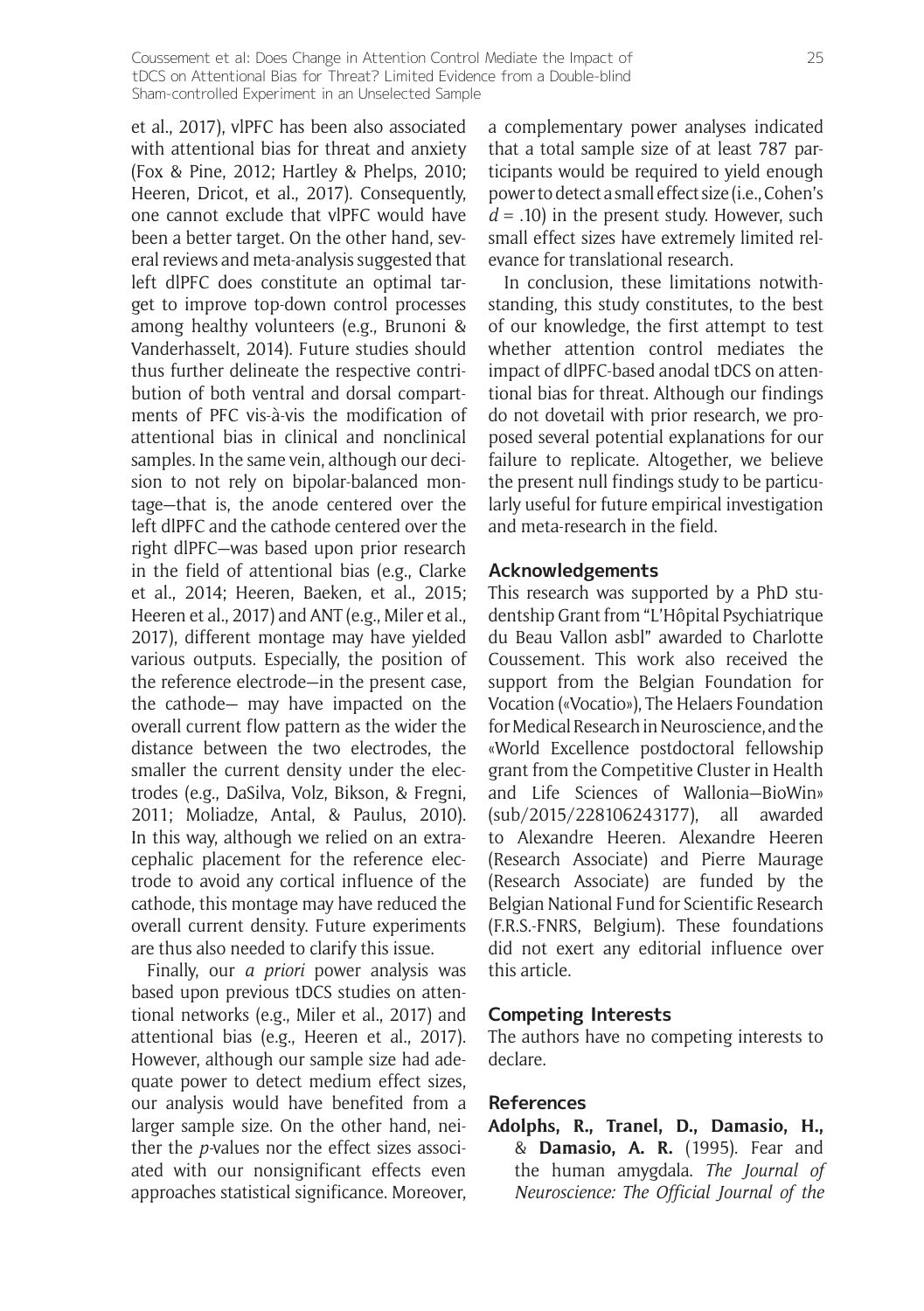*Society for Neuroscience*, *15*(9), 5879–5891. DOI: [https://doi.org/10.1523/JNEURO-](https://doi.org/10.1523/JNEUROSCI.15-09-05879.1995)[SCI.15-09-05879.1995](https://doi.org/10.1523/JNEUROSCI.15-09-05879.1995)

- **Bardeen, J. R.,** & **Orcutt, H. K.** (2011). Attentional control as a moderator of the relationship between posttraumatic stress symptoms and attentional threat bias. *Journal of Anxiety Disorders*, *25*(8), 1008–1018. DOI: [https://doi.](https://doi.org/10.1016/j.janxdis.2011.06.009) [org/10.1016/j.janxdis.2011.06.009](https://doi.org/10.1016/j.janxdis.2011.06.009)
- **Beck, A. T.,** & **Clark, D. A.** (1997). An information processing model of anxiety: Automatic and strategic processes. *Behaviour Research and Therapy*, *35*(1), 49–58. DOI: [https://doi.org/10.1016/](https://doi.org/10.1016/S0005-7967(96)00069-1) [S0005-7967\(96\)00069-1](https://doi.org/10.1016/S0005-7967(96)00069-1)
- **Beck, A. T., Steer, R. A.,** & **Brown, G. K.**  (1998). *Inventaire de Dépression de Beck – 2ème édition (IDB-II) [Beck Depression Inventory – 2nd edition (BDI-II)]* (Editions du Centre de Psychologie Appliquée). Paris, France.
- **Bishop, S. J.** (2004). State Anxiety Modulation of the Amygdala Response to Unattended Threat-Related Stimuli. *Journal of Neuroscience*, *24*(46), 10364–10368. DOI: [https://doi.org/10.1523/JNEURO-](https://doi.org/10.1523/JNEUROSCI.2550-04.2004)[SCI.2550-04.2004](https://doi.org/10.1523/JNEUROSCI.2550-04.2004)
- **Bishop, S. J.** (2008). Neural Mechanisms Underlying Selective Attention to Threat. *Annals of the New York Academy of Sciences*, *1129*(1), 141–152. DOI: [https://](https://doi.org/10.1196/annals.1417.016) [doi.org/10.1196/annals.1417.016](https://doi.org/10.1196/annals.1417.016)
- **Bishop, S. J.** (2009). Trait anxiety and impoverished prefrontal control of attention. *Nature Neuroscience*, *12*(1), 92–98. DOI: <https://doi.org/10.1038/nn.2242>
- **Britton, J. C., Bar-Haim, Y., Clementi, M. A., Sankin, L. S., Chen, G., Shechner, T.,**  Pine, D. S., et al. (2013). Training-associated changes and stability of attention bias in youth: Implications for Attention Bias Modification Treatment for pediatric anxiety. *Developmental Cognitive Neuroscience*, *4*, 52–64. DOI: [https://doi.](https://doi.org/10.1016/j.dcn.2012.11.001) [org/10.1016/j.dcn.2012.11.001](https://doi.org/10.1016/j.dcn.2012.11.001)
- **Britton, J. C., Lissek, S., Grillon, C., Norcross, M. A.,** & **Pine, D. S.** (2011). Development of anxiety: The role of

threat appraisal and fear learning. *Depression and Anxiety*, *28*(1), 5–17. DOI: <https://doi.org/10.1002/da.20733>

- **Browning, M., Holmes, E. A., Murphy, S. E., Goodwin, G. M.,** & **Harmer, C. J.** (2010). Lateral prefrontal cortex mediates the cognitive modification of attentional bias. *Biological Psychiatry*, *67*(10), 919–925. DOI: [https://doi.org/10.1016/j.](https://doi.org/10.1016/j.biopsych.2009.10.031) [biopsych.2009.10.031](https://doi.org/10.1016/j.biopsych.2009.10.031)
- **Bruchon-Schweitzer, M.,** & **Paulhan, I.** (1993). *Adaptation francophone de l'inventaire d'anxiete Trait-Etat (Forme Y) de Spielberger*. (Editions du Centre Psychologie Appliquée). Paris, France.
- **Brunoni, A. R.,** & **Vanderhasselt, M.-A.**  (2014). Working memory improvement with non-invasive brain stimulation of the dorsolateral prefrontal cortex: A systematic review and meta-analysis. *Brain and Cognition*, *86*, 1–9. DOI: [https://doi.](https://doi.org/10.1016/j.bandc.2014.01.008) [org/10.1016/j.bandc.2014.01.008](https://doi.org/10.1016/j.bandc.2014.01.008)
- **Cisler, J. M.,** & **Koster, E. H. W.** (2010). Mechanisms of attentional biases towards threat in anxiety disorders: An integrative review. *Clinical Psychology Review*, *30*(2), 203–216. DOI: [https://doi.](https://doi.org/10.1016/j.cpr.2009.11.003) [org/10.1016/j.cpr.2009.11.003](https://doi.org/10.1016/j.cpr.2009.11.003)
- **Clarke, P. J. F., Browning, M., Hammond, G., Notebaert, L.,** & **MacLeod, C.** (2014). The Causal Role of the Dorsolateral Prefrontal Cortex in the Modification of Attentional Bias: Evidence from Transcranial Direct Current Stimulation. *Biological Psychiatry*, *76*(12), 946–952. DOI: [https://doi.](https://doi.org/10.1016/j.biopsych.2014.03.003) [org/10.1016/j.biopsych.2014.03.003](https://doi.org/10.1016/j.biopsych.2014.03.003)
- **Cogiamanian, F., Marceglia, S., Ardolino, G., Barbieri, S.,** & **Priori, A.** (2007). Improved isometric force endurance after transcranial direct current stimulation over the human motor cortical areas. *The European Journal of Neuroscience*, *26*(1), 242–249. DOI: [https://doi.](https://doi.org/10.1111/j.1460-9568.2007.05633.x) [org/10.1111/j.1460-9568.2007.05633.x](https://doi.org/10.1111/j.1460-9568.2007.05633.x)
- **Cristea, I. A., Kok, R. N.,** & **Cuijpers, P.** (2015). Efficacy of cognitive bias modification interventions in anxiety and depression: Meta-analysis. *The British Journal of Psychiatry: The Journal of Mental*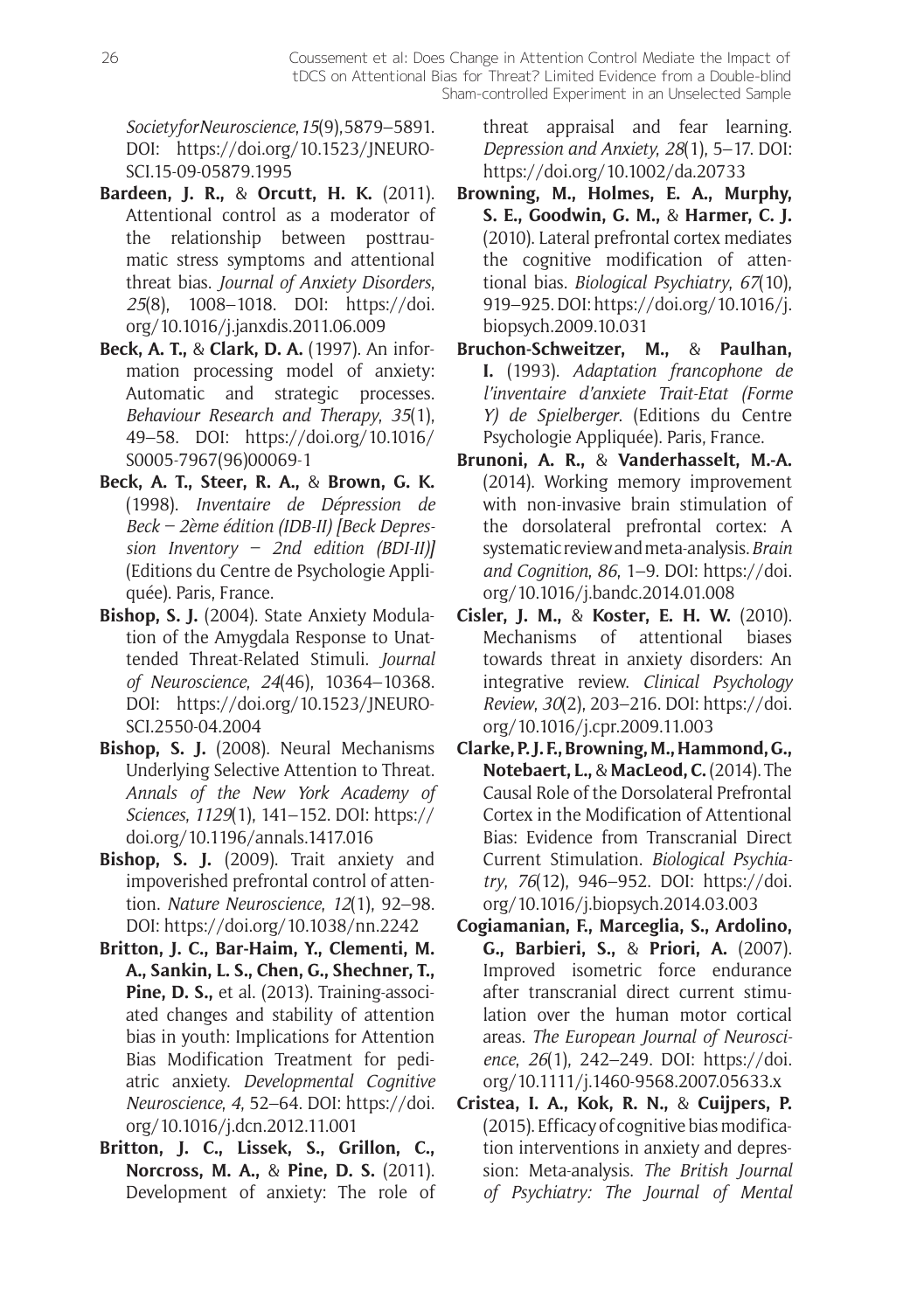*Science*, *206*(1), 7–16. DOI: [https://doi.](https://doi.org/10.1192/bjp.bp.114.146761) [org/10.1192/bjp.bp.114.146761](https://doi.org/10.1192/bjp.bp.114.146761)

- **DaSilva, A. F., Volz, M. S., Bikson, M.,** & **Fregni, F.** (2011). Electrode positioning and montage in transcranial direct current stimulation. *Journal of Visualized Experiments: JoVE*, *51*. DOI: [https://doi.](https://doi.org/10.3791/2744) [org/10.3791/2744](https://doi.org/10.3791/2744)
- **Davis, M.,** & **Whalen, P. J.** (2001). The amygdala: Vigilance and emotion. *Molecular Psychiatry*, *6*(1), 13–34. DOI: [https://doi.](https://doi.org/10.1038/sj.mp.4000812) [org/10.1038/sj.mp.4000812](https://doi.org/10.1038/sj.mp.4000812)
- **De Raedt, R., Leyman, L., Baeken, C., Van Schuerbeek, P., Luypaert, R., Vanderhasselt, M.-A.,** & **Dannlowski, U.** (2010). Neurocognitive effects of HFrTMS over the dorsolateral prefrontal cortex on the attentional processing of emotional information in healthy women: An event-related fMRI study. *Biological Psychology*, *85*(3), 487–495. DOI: [https://doi.org/10.1016/j.biopsy](https://doi.org/10.1016/j.biopsycho.2010.09.015)[cho.2010.09.015](https://doi.org/10.1016/j.biopsycho.2010.09.015)
- **Derryberry, D.,** & **Reed, M. A.** (2002). Anxiety-related attentional biases and their regulation by attentional control. *Journal of Abnormal Psychology*, *111*(2), 225–236. DOI: [https://doi.](https://doi.org/10.1037/0021-843X.111.2.225) [org/10.1037/0021-843X.111.2.225](https://doi.org/10.1037/0021-843X.111.2.225)
- **Enock, P. M., Hofmann, S. G.,** & **McNally, R. J.** (2014). Attention bias modification training via smartphone to reduce social anxiety: A randomized, controlled, multisession experiement. *Cognitive Therapy and Research*, *38*, 200–216. DOI: [https://](https://doi.org/10.1007/s10608-014-9606-z) [doi.org/10.1007/s10608-014-9606-z](https://doi.org/10.1007/s10608-014-9606-z)
- **Eysenck, M. W.,** & **Derakshan, N.** (2011). New perspectives in attentional control theory. *Personality and Individual Differences*, *50*(7), 955–960. DOI: [https://doi.](https://doi.org/10.1016/j.paid.2010.08.019) [org/10.1016/j.paid.2010.08.019](https://doi.org/10.1016/j.paid.2010.08.019)
- **Fan, J., McCandliss, B. D., Fossella, J., Flombaum, J. I.,** & **Posner, M. I.** (2005). The activation of attentional networks. *NeuroImage*, *26*(2), 471–479. DOI: [https://doi.org/10.1016/j.neuroim](https://doi.org/10.1016/j.neuroimage.2005.02.004)[age.2005.02.004](https://doi.org/10.1016/j.neuroimage.2005.02.004)
- **Fan, J., McCandliss, B. D., Sommer, T., Raz, A.,** & **Posner, M. I.** (2002). Testing the efficiency and inde-

pendence of attentional networks. *Journal of Cognitive Neuroscience*, *14*(3), 340–347. DOI: [https://doi.](https://doi.org/10.1162/089892902317361886) [org/10.1162/089892902317361886](https://doi.org/10.1162/089892902317361886)

- **Faul, F., Erdfelder, E., Lang, A.-G.,** & **Buchner, A.** (2007). G\*Power 3: A flexible statistical power analysis program for the social, behavioral, and biomedical sciences. *Behavior Research Methods*, *39*(2), 175–191. DOI: [https://doi.org/10.3758/](https://doi.org/10.3758/BF03193146) [BF03193146](https://doi.org/10.3758/BF03193146)
- **Fox, N. A.,** & **Pine, D. S.** (2012). Temperament and the emergence of anxiety disorders. *Journal of the American Academy of Child and Adolescent Psychiatry*, *51*(2), 125–128. DOI: [https://doi.org/10.1016/j.](https://doi.org/10.1016/j.jaac.2011.10.006) [jaac.2011.10.006](https://doi.org/10.1016/j.jaac.2011.10.006)
- **Fregni, F., Boggio, P. S., Nitsche, M., Bermpohl, F., Antal, A., Feredoes, E., Pascual-Leone, A.,** et al. (2005). Anodal transcranial direct current stimulation of prefrontal cortex enhances working memory. *Experimental Brain Research*, *166*(1), 23–30. DOI: [https://doi.](https://doi.org/10.1007/s00221-005-2334-6) [org/10.1007/s00221-005-2334-6](https://doi.org/10.1007/s00221-005-2334-6)
- **Goeleven, E., Raedt, R. D., Leyman, L.,** & **Verschuere, B.** (2008). The Karolinska Directed Emotional Faces: A validation study. *Cognition and Emotion*, *22*(6), 1094–1118. DOI: [https://doi.](https://doi.org/10.1080/02699930701626582) [org/10.1080/02699930701626582](https://doi.org/10.1080/02699930701626582)
- **Hartley, C. A.,** & **Phelps, E. A.** (2010). Changing fear: The neurocircuitry of emotion regulation. *Neuropsychopharmacology*, *35*(1), 136–146. DOI: [https://](https://doi.org/10.1038/npp.2009.121) [doi.org/10.1038/npp.2009.121](https://doi.org/10.1038/npp.2009.121)
- **Heeren, A., Baeken, C., Vanderhasselt, M.-A., Philippot, P.,** & **De Raedt, R.**  (2015). Impact of anodal and cathodal transcranial direct current stimulation over the left dorsolateral prefrontal cortex during attention bias modification: An eye-tracking study. *PloS One*, *10*(4), e0124182. DOI: [https://doi.org/10.1371/](https://doi.org/10.1371/journal.pone.0124182) [journal.pone.0124182](https://doi.org/10.1371/journal.pone.0124182)
- **Heeren, A., Bernstein, E. E.,** & **McNally, R. J.** (2018). Deconstructing trait anxiety: A network perspective. *Anxiety*, *Stress*, *& Coping*, *31*, 262–276. DOI: [https://doi.](https://doi.org/10.1080/10615806.2018.1439263) [org/10.1080/10615806.2018.1439263](https://doi.org/10.1080/10615806.2018.1439263)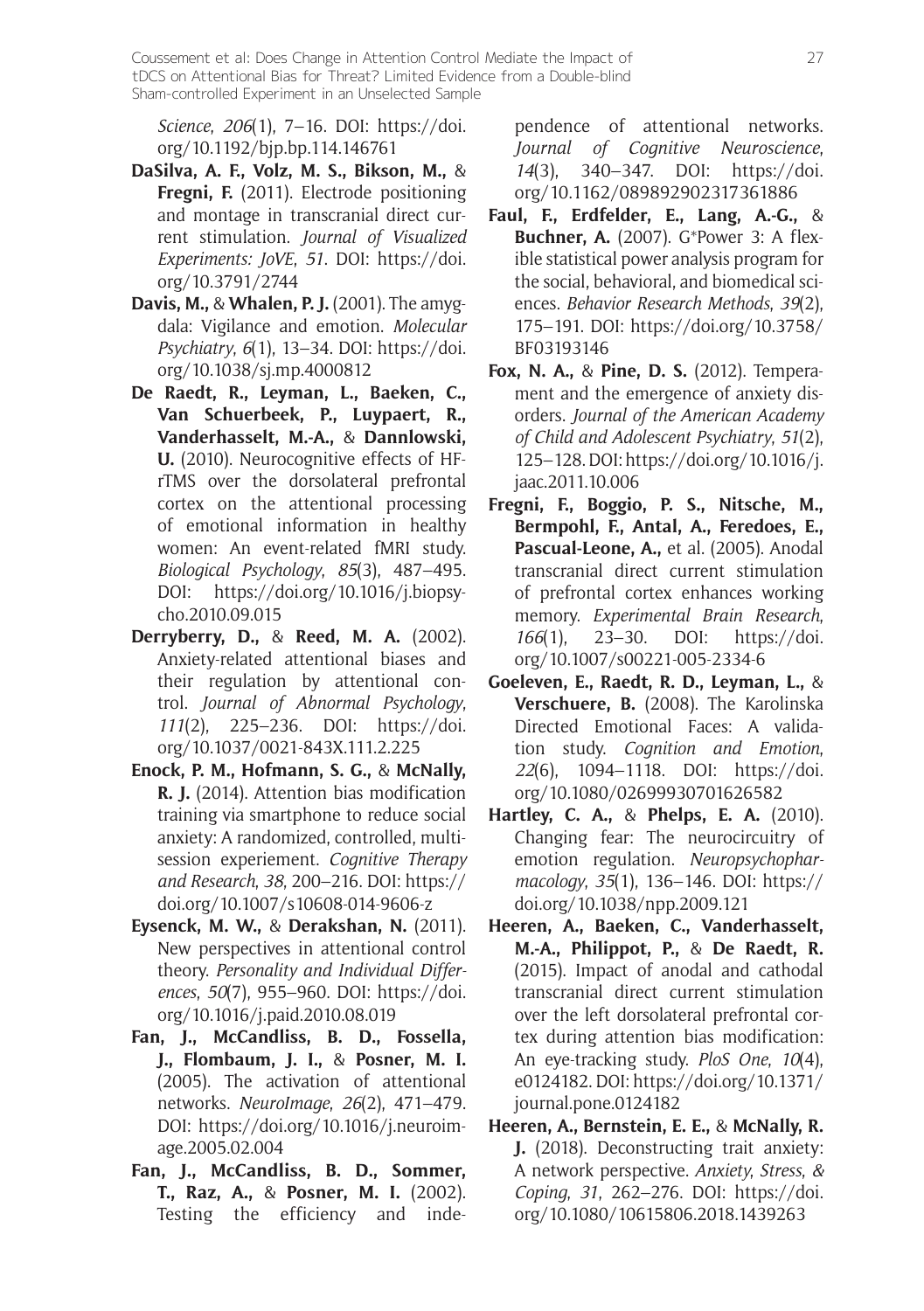- **Heeren, A., Billieux, J., Philippot, P., De Raedt, R., Baeken, C., de Timary, P., Vanderhasselt, M.-A.,** et al. (2017). Impact of transcranial direct current stimulation on attentional bias for threat: A proof-of-concept study among individuals with social anxiety disorder. *Social*, *Cognitive*, *and Affective Neuroscience*, *21*, 251–260. DOI: [https://doi.org/10.1093/](https://doi.org/10.1093/scan/nsw119) [scan/nsw119](https://doi.org/10.1093/scan/nsw119)
- **Heeren, A., Billieux, J., Philippot, P.,** & **Maurage, P.** (2015). Looking under the hood of executive function impairments in psychopathology: A commentary on "Advancing understanding of executive function impairments and psychopathology: Bridging the gap between clinical and cognitive approaches". *Frontiers in Psychology*, *6*, 1170. DOI: [https://doi.](https://doi.org/10.3389/fpsyg.2015.01170) [org/10.3389/fpsyg.2015.01170](https://doi.org/10.3389/fpsyg.2015.01170)
- **Heeren, A., Coussement, C.,** & **McNally, R. J.** (2016). Untangling attention bias modification from emotion: A double-blind randomized experiment with individuals with social anxiety disorder. *Journal of Behavior Therapy and Experimental Psychiatry*, *50*, 61–67. DOI: [https://doi.](https://doi.org/10.1016/j.jbtep.2015.05.005) [org/10.1016/j.jbtep.2015.05.005](https://doi.org/10.1016/j.jbtep.2015.05.005)
- **Heeren, A., De Raedt, R., Koster, E. H. W.,** & **Philippot, P.** (2013). The (neuro)cognitive mechanisms behind attention bias modification in anxiety: Proposals based on theoretical accounts of attentional bias. *Frontiers in Human Neuroscience*, *7*, 119. DOI: [https://doi.org/10.3389/](https://doi.org/10.3389/fnhum.2013.00119) [fnhum.2013.00119](https://doi.org/10.3389/fnhum.2013.00119)
- **Heeren, A., Dricot, L., Billieux, J., Philippot, P., Grynberg, D., de Timary, P.,** & **Maurage, P.** (2017). Correlates of social exclusion in social anxiety disorder: An fMRI study. *Scientific Reports*, *7*, 260. DOI: [https://doi.org/10.1038/](https://doi.org/10.1038/s41598-017-00310-9) [s41598-017-00310-9](https://doi.org/10.1038/s41598-017-00310-9)
- **Heeren, A., Maurage, P., Perrot, H., De Volder, A. G., Renier, L., Araneda, R., Lacroix, E., Decat, M., Deggouj, N.,** & **Philippot, P.** (2014). Tinnitus specifically alters the top-down executive sub-component of attention: Evidence from the Attention Network Task. *Behavioural Brain*

*Research*, *269*, 147–154. DOI: [https://](https://doi.org/10.1016/j.bbr.2014.04.043) [doi.org/10.1016/j.bbr.2014.04.043](https://doi.org/10.1016/j.bbr.2014.04.043)

- **Heeren, A., Maurage, P.,** & **Philippot, P.**  (2015). Revisiting attentional processing of non-emotional cues in social anxiety: A specific impairment for the orienting network of attention. *Psychiatry Research*, *228*(1), 136–142. DOI: [https://doi.org/10.1016/j.psy](https://doi.org/10.1016/j.psychres.2015.04.030)[chres.2015.04.030](https://doi.org/10.1016/j.psychres.2015.04.030)
- **Heeren, A., Maurage, P., Rossignol, M., Vanhaelen, M., Peschard, V.,** & **Eeckhout, C.** (2012). The self-report version of the Liebowitz social anxiety scale: Psychometric properties of the French version. *Canadian Journal of Behavioural Science*, *44*(2), 99–107. DOI: [https://doi.](https://doi.org/10.1037/a0026249) [org/10.1037/a0026249](https://doi.org/10.1037/a0026249)
- **Heeren, A.,** & **McNally, R. J.** (2016). An integrative network approach to social anxiety disorder: The complex dynamic interplay among attentional bias for threat, attentional control, and symptoms. *Journal of Anxiety Disorders*, *42*, 95–104. DOI: [https://doi.org/10.1016/j.](https://doi.org/10.1016/j.janxdis.2016.06.009) [janxdis.2016.06.009](https://doi.org/10.1016/j.janxdis.2016.06.009)
- **Heeren, A., Mogoaşe, C., McNally, R. J., Schmitz, A.,** & **Philippot, P.** (2015). Does attention bias modification improve attentional control? A double-blind randomized experiment with individuals with social anxiety disorder. *Journal of Anxiety Disorders*, *29*, 35–42. DOI: [https://doi.](https://doi.org/10.1016/j.janxdis.2014.10.007) [org/10.1016/j.janxdis.2014.10.007](https://doi.org/10.1016/j.janxdis.2014.10.007)
- **Heeren, A., Mogoaşe**, **C., Philippot, P.,** & **McNally, R. J.** (2015). Attention bias modification for social anxiety: A systematic review and meta-analysis. *Clinical Psychology Review*, *40*, 76–90. DOI: [https://doi.org/10.1016/j.](https://doi.org/10.1016/j.cpr.2015.06.001) [cpr.2015.06.001](https://doi.org/10.1016/j.cpr.2015.06.001)
- **Heeren, A., Peschard, V.,** & **Philippot, P.**  (2012). The Causal Role of Attentional Bias for Threat Cues in Social Anxiety: A Test on a Cyber-Ostracism Task. *Cognitive Therapy and Research*, *36*(5), 512–521. DOI: [https://doi.org/10.1007/s10608-](https://doi.org/10.1007/s10608-011-9394-7) [011-9394-7](https://doi.org/10.1007/s10608-011-9394-7)
- **Heeren, A., Philippot, P.,** & **Koster, E. H. W.** (2015). Impact of the temporal sta-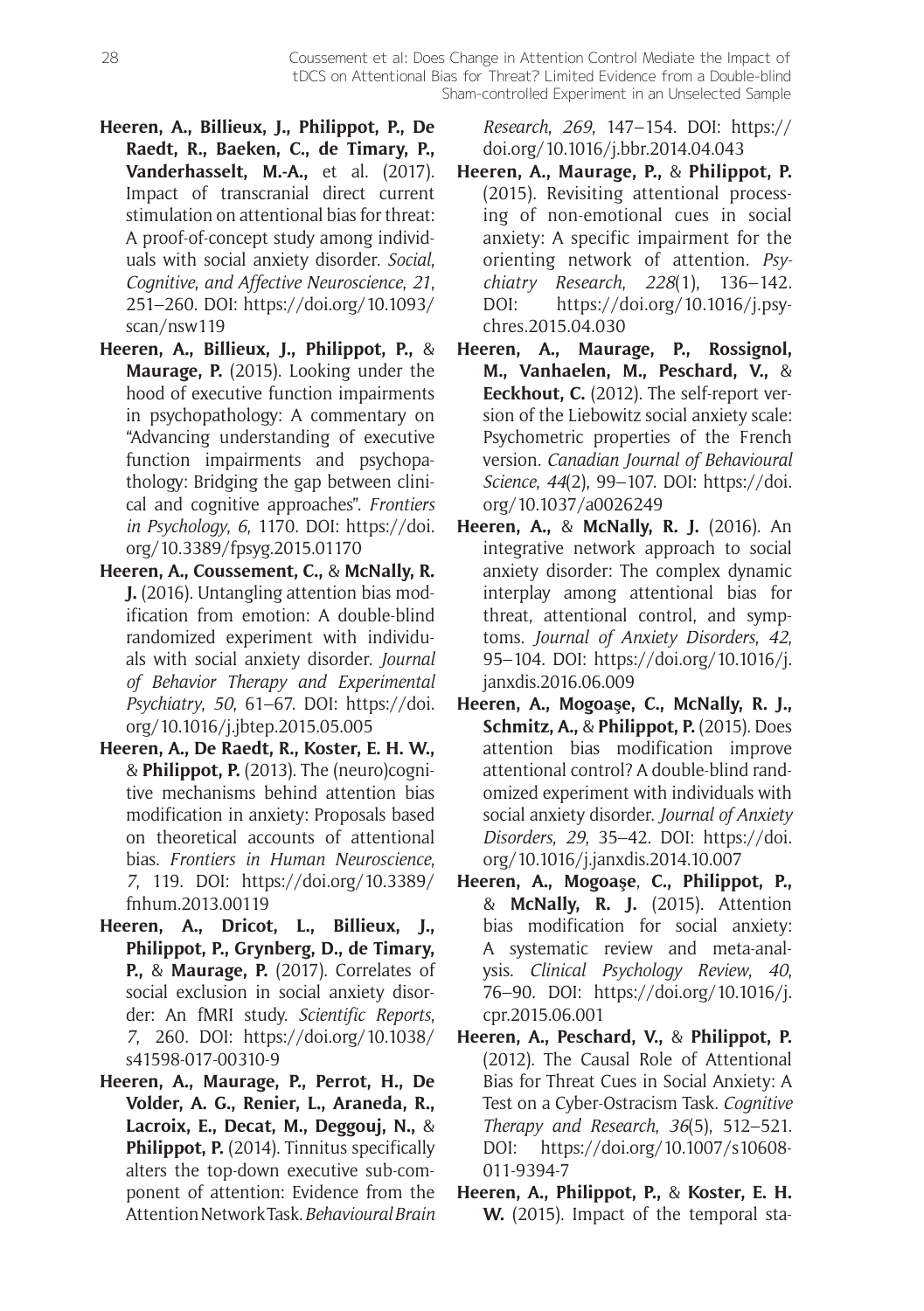bility of preexistent attentional bias for threat on its alteration through attention bias modification. *Journal of Behavior Therapy and Experimental Psychiatry*, *49*, 69–75. DOI: [https://doi.org/10.1016/j.](https://doi.org/10.1016/j.jbtep.2014.10.012) [jbtep.2014.10.012](https://doi.org/10.1016/j.jbtep.2014.10.012)

- **Heimberg, R. G., Brozovich, F. A.,** & **Rapee, R. M.** (2010). Chapter 15 – A Cognitive Behavioral Model of Social Anxiety Disorder: Update and Extension. In: *Social Anxiety (Second Edition)*, 395–422. San Diego: Academic Press. DOI: [https://](https://doi.org/10.1016/B978-0-12-375096-9.00015-8) [doi.org/10.1016/B978-0-12-375096-](https://doi.org/10.1016/B978-0-12-375096-9.00015-8) [9.00015-8](https://doi.org/10.1016/B978-0-12-375096-9.00015-8)
- **Kraft, B., Jonassen, R., Heeren, A., Harmer, C., Stiles, T.,** & **Landrø, N. I.**  (2018). Attention bias modification in remitted depression is associated with increased interest and leads to reduced adverse impact of anxiety symptoms and negative cognition. *Clinical Psychological Science*, In press.
- **Kruijt, A., Parsons, S.,** & **Fox, E.** (2018). A meta-analysis of bias at baseline in RCTs of attention bias modification: No evidence for bias towards threat in clinical anxiety and PTSD. *PsyArXiv*. DOI: [https://](https://doi.org/10.31234/osf.io/rfjup) [doi.org/10.31234/osf.io/rfjup](https://doi.org/10.31234/osf.io/rfjup)
- **Kuckertz, J. M., Gildebrant, E., Liliequist, B., Karlström, P., Väppling, C., Bodlund, O., Carlbring, P.,** et al. (2014). Moderation and mediation of the effect of attention training in social anxiety disorder. *Behaviour Research and Therapy*, *53*, 30–40. DOI: [https://doi.org/10.1016/j.](https://doi.org/10.1016/j.brat.2013.12.003) [brat.2013.12.003](https://doi.org/10.1016/j.brat.2013.12.003)
- **Lannoy, S., Heeren, A., Moyaerts, N., Bruneau, N., Evrard, S., Billieux, J.,** & **Maurage, P.** (2017). Differential impairments across attentional networks in binge drinking. *Psychopharmacology*, *234*, 1054–1068. DOI: [https://doi.](https://doi.org/10.1007/s00213-017-4538-4) [org/10.1007/s00213-017-4538-4](https://doi.org/10.1007/s00213-017-4538-4)
- **Liebowitz, M. R.** (1987). Social phobia. *Modern Problems of Pharmacopsychiatry*, *22*, 141–173. DOI: [https://doi.](https://doi.org/10.1159/000414022) [org/10.1159/000414022](https://doi.org/10.1159/000414022)
- **Linetzky, M., Pergamin-Hight, L., Pine, D. S.,** & **Bar-Haim, Y.** (2015). Quantitative evaluation of the clinical efficacy of

attention bias modification treatment for anxiety disorders. *Depression and Anxiety*, *32*(6), 383–391. DOI: [https://](https://doi.org/10.1002/da.22344) [doi.org/10.1002/da.22344](https://doi.org/10.1002/da.22344)

- **Lundqvist, D., Flykt, A.,** & **Öhman, A.** (1998). The Karolinska Directed Emotional Faces – KDEF, CD ROM from Department of Clinical Neuroscience, Psychology section, Karolinska Institutet.
- **MacLeod, C., Mathews, A.,** & **Tata, P.**  (1986). Attentional bias in emotional disorders. *Journal of Abnormal Psychology*, *95*(1), 15–20. DOI: [https://doi.](https://doi.org/10.1037/0021-843X.95.1.15) [org/10.1037/0021-843X.95.1.15](https://doi.org/10.1037/0021-843X.95.1.15)
- **MacLeod, C., Rutherford, E., Campbell, L., Ebsworthy, G.,** & **Holker, L.** (2002). Selective attention and emotional vulnerability: Assessing the causal basis of their association through the experimental manipulation of attentional bias. *Journal of Abnormal Psychology*, *111*(1), 107–123. DOI: [https://doi.org/10.1037/0021-](https://doi.org/10.1037/0021-843X.111.1.107) [843X.111.1.107](https://doi.org/10.1037/0021-843X.111.1.107)
- **Månsson, K. N. T., Carlbring, P., Frick, A., Engman, J., Olsson, C.-J., Bodlund, O., Andersson, G.,** et al. (2013). Altered neural correlates of affective processing after internet-delivered cognitive behavior therapy for social anxiety disorder. *Psychiatry Research*, *214*(3), 229–237. DOI: [https://doi.org/10.1016/j.pscy](https://doi.org/10.1016/j.pscychresns.2013.08.012)[chresns.2013.08.012](https://doi.org/10.1016/j.pscychresns.2013.08.012)
- **Maurage, P., de Timary, P., Billieux, J., Collignon, M.,** & **Heeren, A.** (2014). Attentional alterations in alcoholdependence are underpinned by specific executive control deficits. *Alcoholism: Clinical and Experimental Research*, *38*(7), 20105–12.DOI: [https://doi.org/10.1111/](https://doi.org/10.1111/acer.12444) [acer.12444](https://doi.org/10.1111/acer.12444)
- **Maurage, P., Heeren, A., Lahaye, M., Jeanjean, A., Guettat, L., Verellen-Dumoulin, C., Halkin, S., Billieux, J.,** & **Constant, E.** (2017). Attentional impairments in Hungtinton's disease: A specific deficit for the executive conflict. *Neuropsychology*, *31*, 424–436. DOI: [https://doi.](https://doi.org/10.1037/neu0000321) [org/10.1037/neu0000321](https://doi.org/10.1037/neu0000321)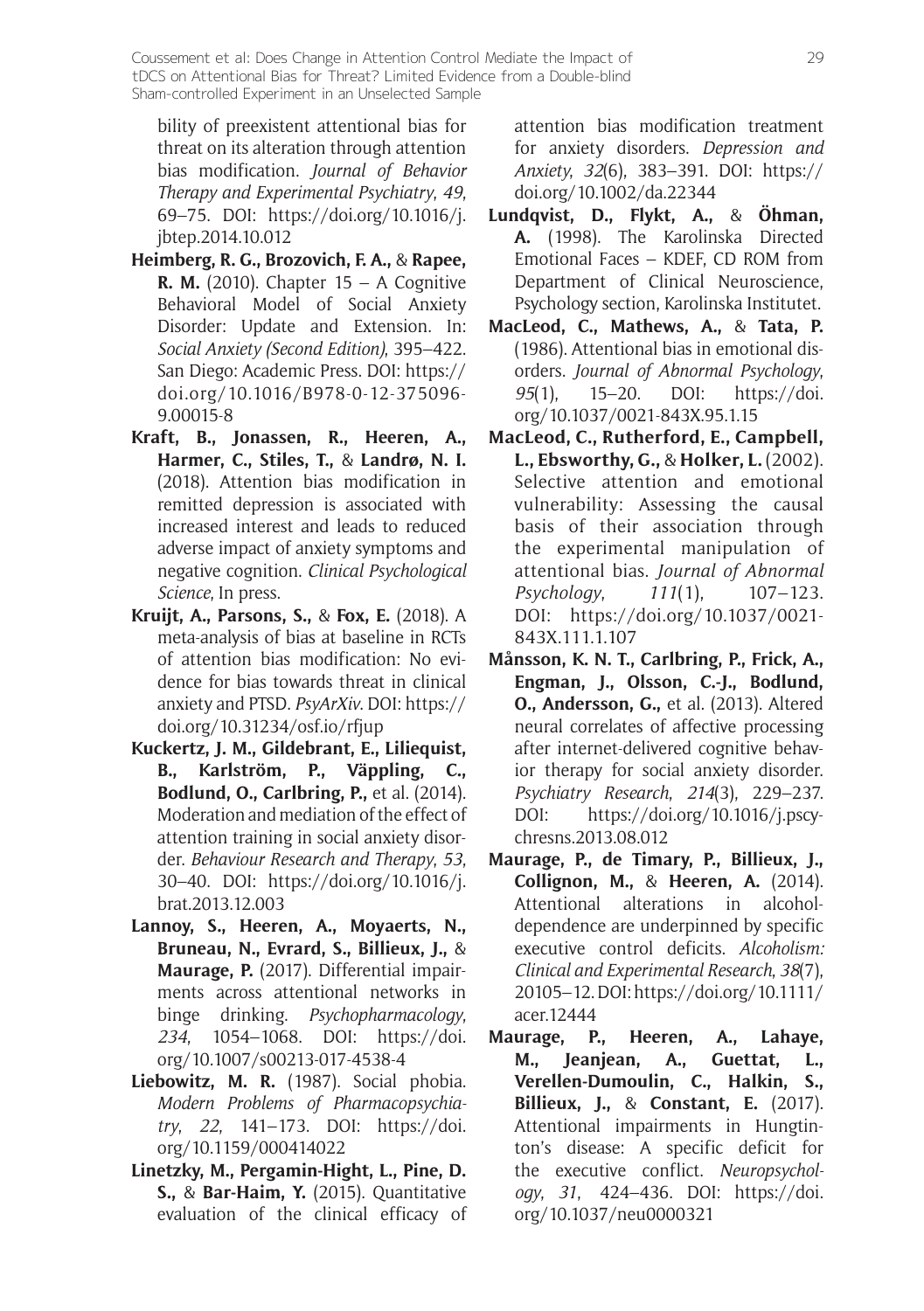- **McNally, R. J.** (2018). Attentional bias for threat: Crisis or opportunity? *Clinical psychology review*. DOI: [https://doi.](https://doi.org/10.1016/j.cpr.2018.05.005) [org/10.1016/j.cpr.2018.05.005](https://doi.org/10.1016/j.cpr.2018.05.005)
- **Miler, J. A., Meron, D., Baldwin, D. S.,** & **Garner, M.** (2017). The Effect of Prefrontal Transcranial Direct Current Stimulation on Attention Network Function in Healthy Volunteers: TDCS AND ATTEN-TION NETWORK FUNCTION. *Neuromodulation: Technology at the Neural Interface*. DOI: <https://doi.org/10.1111/ner.12629>
- **Mogg, K.,** & **Bradley, B. P.** (2002). Selective orienting of attention to masked threat faces in social anxiety. *Behaviour Research and Therapy*, *40*(12), 1403–1414. DOI: [https://doi.org/10.1016/S0005-](https://doi.org/10.1016/S0005-7967(02)00017-7) [7967\(02\)00017-7](https://doi.org/10.1016/S0005-7967(02)00017-7)
- **Mogg, K.,** & **Bradley, B. P.** (2016). Anxiety and attention to threat: Cognitive mechanisms and treatment with attention bias modification. *Behaviour Research and Therapy*, *87*, 76–108. DOI: [https://doi.](https://doi.org/10.1016/j.brat.2016.08.001) [org/10.1016/j.brat.2016.08.001](https://doi.org/10.1016/j.brat.2016.08.001)
- **Mogg, K., Philippot, P.,** & **Bradley, B. P.**  (2004). Selective attention to angry faces in clinical social phobia. *Journal of Abnormal Psychology*, *113*(1), 160–165. DOI: [https://doi.org/10.1037/0021-](https://doi.org/10.1037/0021-843X.113.1.160) [843X.113.1.160](https://doi.org/10.1037/0021-843X.113.1.160)
- **Mogoaşe**, **C., David, D.,** & **Koster, E. H. W.** (2014). Clinical Efficacy of Attentional Bias Modification Procedures: An Updated Meta-Analysis: Clinical Efficacy of Attention Retraining. *Journal of Clinical Psychology*, *70*(12), 1133–1157. DOI: <https://doi.org/10.1002/jclp.22081>
- **Moliadze, V., Antal, A.,** & **Paulus, W.** (2010). Electrode-distance dependent aftereffects of transcranial direct and random noise stimulation with extracephalic reference electrodes. *Clinical Neurophysiology: Official Journal of the International Federation of Clinical Neurophysiology*, *121*(12), 2165–2171. DOI: [https://doi.](https://doi.org/10.1016/j.clinph.2010.04.033) [org/10.1016/j.clinph.2010.04.033](https://doi.org/10.1016/j.clinph.2010.04.033)
- **Monk, C. S., Nelson, E. E., McClure, E. B., Mogg, K., Bradley, B. P., Leibenluft, E.,**  Pine, D. S., et al. (2006). Ventrolateral prefrontal cortex activation and atten-

tional bias in response to angry faces in adolescents with generalized anxiety disorder. *The American Journal of Psychiatry*, *163*(6), 1091–1097. DOI: [https://doi.](https://doi.org/10.1176/ajp.2006.163.6.1091) [org/10.1176/ajp.2006.163.6.1091](https://doi.org/10.1176/ajp.2006.163.6.1091)

- **Monk, C. S., Telzer, E. H., Mogg, K., Bradley, B. P., Mai, X., Louro, H. M. C., Pine, D. S.,** et al. (2008). Amygdala and ventrolateral prefrontal cortex activation to masked angry faces in children and adolescents with generalized anxiety disorder. *Archives of General Psychiatry*, *65*(5), 568–576. DOI: [https://doi.](https://doi.org/10.1001/archpsyc.65.5.568) [org/10.1001/archpsyc.65.5.568](https://doi.org/10.1001/archpsyc.65.5.568)
- **Moriya, J.,** & **Tanno, Y.** (2009). Dysfunction of attentional networks for non-emotional processing in negative affect. *Cognition & Emotion 23*, 1090–1105. DOI: [https://doi.](https://doi.org/10.1080/02699930802335018) [org/10.1080/02699930802335018](https://doi.org/10.1080/02699930802335018)
- **Nitsche, M. A., Cohen, L. G., Wassermann, E. M., Priori, A., Lang, N., Antal, A., Pascual-Leone, A.,** et al. (2008). Transcranial direct current stimulation: State of the art 2008. *Brain Stimulation*, *1*(3), 206–223. DOI: [https://doi.](https://doi.org/10.1016/j.brs.2008.06.004) [org/10.1016/j.brs.2008.06.004](https://doi.org/10.1016/j.brs.2008.06.004)
- **Ohn, S. H., Park, C.-I., Yoo, W.-K., Ko, M.-H., Choi, K. P., Kim, G.-M., Kim, Y.-H.,** et al. (2008). Time-dependent effect of transcranial direct current stimulation on the enhancement of working memory. *Neuroreport*, *19*(1), 43–47. DOI: [https://doi.](https://doi.org/10.1097/WNR.0b013e3282f2adfd) [org/10.1097/WNR.0b013e3282f2adfd](https://doi.org/10.1097/WNR.0b013e3282f2adfd)
- **Pacheco-Unguetti, A. P., Acosta, A., Marqués, E.,** & **Lupiáñez, J.** (2011). Alterations of the attentional networks in patients with anxiety disorders. *Journal of Anxiety Disorders 25*, 888–895. DOI: [https://doi.](https://doi.org/10.1016/j.janxdis.2011.04.010) [org/10.1016/j.janxdis.2011.04.010](https://doi.org/10.1016/j.janxdis.2011.04.010)
- **Paulewicz, B., Blaut, A.,** & **Kłosowska, J.**  (2012). Cognitive effects of attentional training depend on attentional control. *Journal of Anxiety Disorders*, *43*(4), 272–277. DOI: [https://doi.org/10.2478/](https://doi.org/10.2478/v10059-012-0030-5) [v10059-012-0030-5](https://doi.org/10.2478/v10059-012-0030-5)
- **Peers, P. V., Simons, J. S.,** & **Lawrence, A. D.**  (2013). Prefrontal control of attention to threat. *Frontiers in Human Neuroscience*,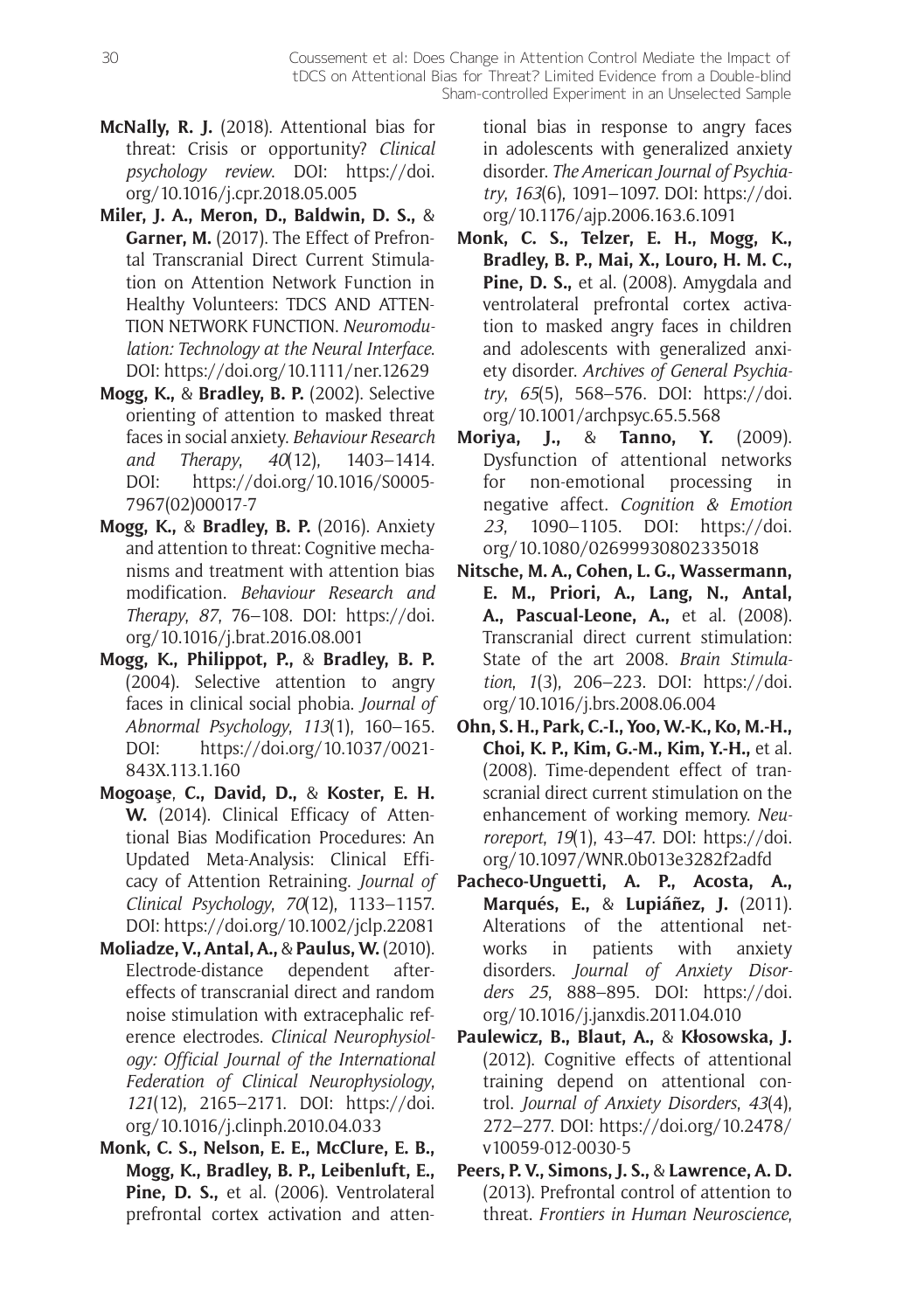*7*, 24. DOI: [https://doi.org/10.3389/](https://doi.org/10.3389/fnhum.2013.00024) [fnhum.2013.00024](https://doi.org/10.3389/fnhum.2013.00024)

- **Petersen, S. E.,** & **Posner, M. I.** (2012). The Attention System of the Human Brain: 20 Years After. *Annual Review of Neuroscience*, *35*, 73–89. DOI: [https://doi.org/10.1146/](https://doi.org/10.1146/annurev-neuro-062111-150525) [annurev-neuro-062111-150525](https://doi.org/10.1146/annurev-neuro-062111-150525)
- **Pieters, E. K., Raedt, R. D., Enock, P. M., Putter, L. M. S. D., Braham, H., McNally, R. J.,** & **Koster, E. H. W.** (2016). Examining a Novel Gamified Approach to Attentional Retraining: Effects of Single and Multiple Session Training. *Cognitive Therapy and Research*, 1–17. DOI: [https://doi.org/10.1007/s10608-](https://doi.org/10.1007/s10608-016-9803-z) [016-9803-z](https://doi.org/10.1007/s10608-016-9803-z)
- **Posner, M. I.,** & **Rothbart, M. K.** (2007). Research on Attention Networks as a Model for the Integration of Psychological Science. *Annual Review of Psychology*, *58*(1), 1–23. DOI: [https://doi.org/10.1146/annurev.](https://doi.org/10.1146/annurev.psych.58.110405.085516) [psych.58.110405.085516](https://doi.org/10.1146/annurev.psych.58.110405.085516)
- **Price, R. B., Kuckertz, J. M., Siegle, G. J., Ladouceur, C. D., Silk, J. S., Ryan, N. D., Amir, N.,** et al. (2015). Empirical recommendations for improving the stability of the dot-probe task in clinical research. *Psychological Assessment*, *27*(2), 365–376. DOI: [https://doi.org/10.1037/](https://doi.org/10.1037/pas0000036) [pas0000036](https://doi.org/10.1037/pas0000036)
- **Priori, A., Mameli, F., Cogiamanian, F., Marceglia, S., Tiriticco, M., Mrakic-Sposta, S., Sartori, G.,** et al. (2008). Lie-Specific Involvement of Dorsolateral Prefrontal Cortex in Deception. *Cerebral Cortex*, *18*(2), 451–455. DOI: [https://doi.org/10.1093/cercor/](https://doi.org/10.1093/cercor/bhm088) [bhm088](https://doi.org/10.1093/cercor/bhm088)
- **Reinholdt-Dunne, M. L., Mogg, K.,** & **Bradley, B. P.** (2009). Effects of anxiety and attention control on processing pictorial and linguistic emotional information. *Behaviour Research and Therapy*, *47*(5), 410–417. DOI: [https://](https://doi.org/10.1016/j.brat.2009.01.012) [doi.org/10.1016/j.brat.2009.01.012](https://doi.org/10.1016/j.brat.2009.01.012)
- **Rozin, P., Lowery, L.,** & **Ebert, R.** (1994). Varieties of disgust faces and the structure of disgust. *Journal of Personality and Social Psychology*, *66*, 870–881.

DOI: [https://doi.org/10.1037/0022-](https://doi.org/10.1037/0022-3514.66.5.870) [3514.66.5.870](https://doi.org/10.1037/0022-3514.66.5.870)

- **Sanchez-Lopez, A., Vanderhasselt, M.-A., Allaert, J., Baeken, C.,** & **De Raedt, R.** (2018). Neurocognitive mechanisms behind emotional attention: Inverse effects of anodal tDCS over the left and right DLPFC on gaze disengagement from emotional faces. *Cognitive*, *Affective*, *& Behavioral Neuroscience*, *18*(3), 485–494. DOI: [https://doi.org/10.3758/](https://doi.org/10.3758/s13415-018-0582-8) [s13415-018-0582-8](https://doi.org/10.3758/s13415-018-0582-8)
- **Spielberger, C. D., Gorsuch, R. L., Lushene, R., Vagg, P. R.,** & **Jacobs, G.** (1983). *Manual for the state-trait anxiety inventory*. (Consulting Psychologists Press). Palo Alto, CA.
- **Taylor, C. T., Aupperle, R. L., Flagan, T., Simmons, A. N., Amir, N., Stein, M. B.,** & **Paulus, M. P.** (2014). Neural correlates of a computerized attention modification program in anxious subjects. *Social Cognitive and Affective Neuroscience*, *9*(9), 1379–1387. DOI: [https://doi.](https://doi.org/10.1093/scan/nst128) [org/10.1093/scan/nst128](https://doi.org/10.1093/scan/nst128)
- **Taylor, C. T., Cross, K.,** & **Amir, N.** (2016). Attentional control moderates the relationship between social anxiety symptoms and attentional disengagement from threatening information. *Journal of Behavior Therapy and Experimental Psychiatry*, *50*, 68–76. DOI: [https://doi.](https://doi.org/10.1016/j.jbtep.2015.05.008) [org/10.1016/j.jbtep.2015.05.008](https://doi.org/10.1016/j.jbtep.2015.05.008)
- **Van Bockstaele, B., Verschuere, B., Tibboel, H., De Houwer, J., Crombez, G.,** & **Koster, E.** (2014). A review of current evidence for the causal impact of attentional bias on fear and anxiety. *Psychological Bulletin*, *140*(3), 682– 721. DOI: [https://doi.org/10.1037/](https://doi.org/10.1037/a0034834) [a0034834](https://doi.org/10.1037/a0034834)
- **van Rooijen, R., Ploeger, A.,** & **Kret, M. E.**  (2017). The dot-probe task to measure emotional attention: A suitable measure in comparative studies? *Psychonomic Bulletin & Review*, *24*, 1686–1717. DOI: [https://](https://doi.org/10.3758/s13423-016-1224-1) [doi.org/10.3758/s13423-016-1224-1](https://doi.org/10.3758/s13423-016-1224-1)
- **Vuilleumier, P.** (2005). How brains beware: Neural mechanisms of emotional attention. *Trends in Cognitive Sciences*,